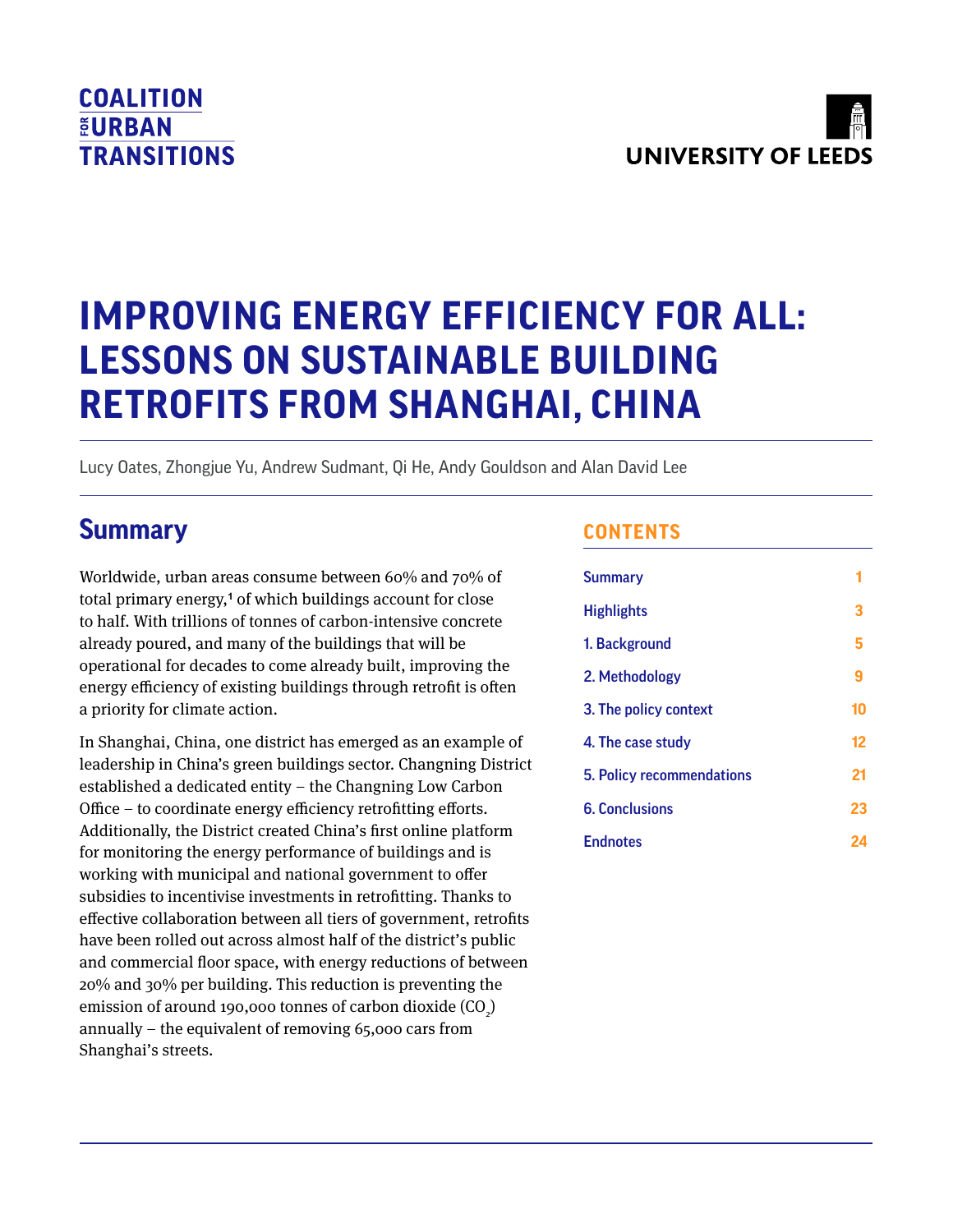**Coalition for Urban Transitions**  c/o World Resources Institute 10 G St NE Suite 800 Washington, DC 20002, USA

**C40 Cities Climate Leadership Group** 3 Queen Victoria Street London EC4N 4TQ United Kingdom

**WRI Ross Center for Sustainable Cities** 10 G St NE Suite 800 Washington, DC 20002, USA

#### **ABOUT THIS POLICY BRIEF**

This policy brief was prepared by the University of Leeds. It was developed in partnership with the Coalition for Urban Transitions, which is a major international initiative to support decision makers to meet the objective of unlocking the power of cities for enhanced national economic, social, and environmental performance, including reducing the risk of climate change. The research presented here was conducted in support of the Coalition's Economics workstream, and builds on previous University of Leeds and Coalition research on the economic and social benefits of low-carbon cities. The opinions expressed and arguments employed are those of the authors.

#### **CITATION**

Oates, L., Zhongjue, Y., Sudmant, A., He, Q., Gouldson, A. and Lee, A. D. 2020. *Improving energy efficiency for all: Lessons on sustainable building retrofits from Shanghai, China*. Coalition for Urban Transitions. London, UK, and Washington, DC: <https://urbantransitions.global/publications>

# NZ Funded by **ZIN UK Government**

This material has been funded by the UK government; however, the views expressed do not necessarily reflect the UK government's official policies.



Apartment buildings in Shanghai. Credit: Humannet / Shutterstock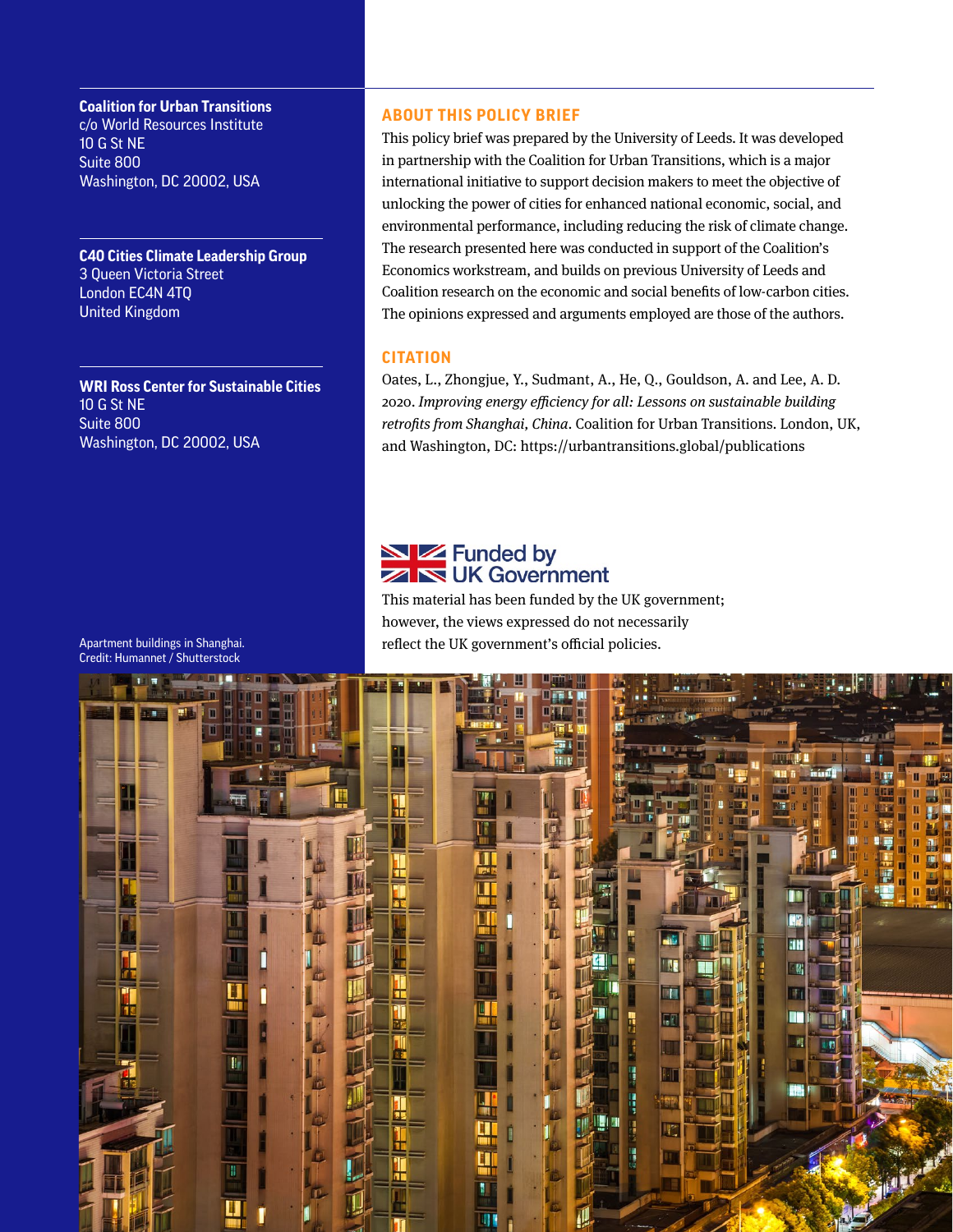<span id="page-2-0"></span>Scaling up the actions from Changning would contribute significantly to China's low-carbon urban development agenda. Analysis shows that extending the programme across commercial buildings in Shanghai could save nearly 9 megatonnes of carbon dioxide equivalent (CO2e) annually compared with the business-as-usual pathway. This would be equivalent to removing 3 million cars from the road in China or eliminating all the emissions of a medium-sized US city like Atlanta. Moreover, the payback period on the upfront costs for such a programme may be as little as eight years.

The Chinese national government has played a crucial role in shaping the retrofitting programme in Changning. It could further promote improvements in building energy efficiency by adopting a comprehensive political, legislative and fiscal framework that offers or enables access to finance, sets stringent energy performance targets, establishes incentives to engage in ambitious improvements and provides transparency on progress. It could continue to offer financial incentives to stimulate market development for retrofitting, such as access to public subsidies for ambitious renovation projects, and could develop energy efficiency benchmarks and standards for existing and new buildings. The Chinese national government could also require all buildings to disclose their energy performance. Finally, it could encourage city governments to set building energy efficiency targets that exceed the national ones.

This policy brief is one of a series on frontrunning climate actions in cities around the world. The objective of this series is to strengthen the evidence on the economic and social implications of low-carbon, climate-resilient urban development. The series focuses on providing robust data on ex post outcomes of climate action, ranging from better public health to job creation to greater equity. Each case study explores some of the preconditions for the successful design and delivery of urban climate action and provides national policy recommendations that could enhance their effectiveness and the scale of their benefits.

# **Highlights**

- **•** Improving the energy efficiency of and reducing energy use in buildings could contribute significantly to the achievement of the Paris Agreement and a number of the Sustainable Development Goals (SDGs). It is an area with huge potential for carbon saving: more than half of urban abatement potential (not including industry) is attributable to the buildings sector.
- **•** Many of the buildings that will shape future energy use already exist. Replacing older, less efficient buildings with newer, more efficient ones can have significant carbon implications. Retrofitting is therefore crucial for reducing current energy consumption and its associated emissions; improving the quality of the existing building stock; and preventing further emissions generated by the demolition of old buildings and construction of new buildings.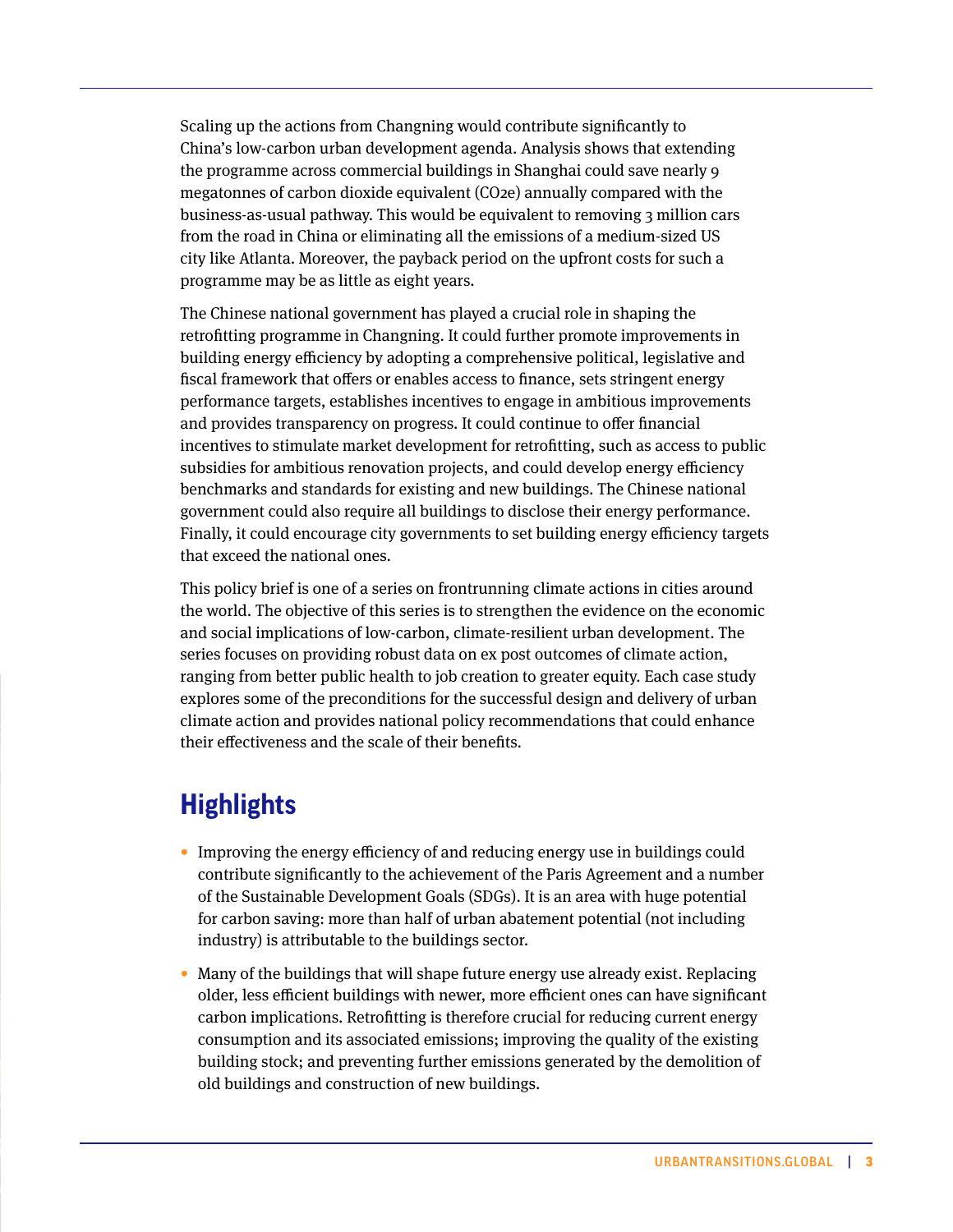- **•** Retrofitting is especially relevant in a Chinese context given the sheer scale of the development that has already taken place. It has been claimed that between 2011 and 2013 China used more cement than the US used in the entire 20<sup>th</sup> century.<sup>2</sup> Moreover, the average lifespan of a Chinese building is 35 years, extremely short compared to the 74-year average lifespan of US buildings and the 132-year average lifespan of buildings in the UK.**<sup>3</sup>** Even simply extending a building's lifespan before it has to be rebuilt can contribute to preventing substantial emissions – and improving the building's efficiency and comfort at the same time.
- **•** Changning District in Shanghai has emerged as a leader on retrofitting in China. It has led or participated in several major interventions to improve building energy efficiency. It has formed a dedicated entity – the Changning Low Carbon Office – to coordinate its efforts in energy efficiency retrofitting, has worked with municipal and national government to incentivise retrofit investments and has rolled out a retrofitting programme across almost half of the district's public commercial floor space.
- **•** In 2007, Changning District created China's first online platform for monitoring the energy performance of buildings. The platform has since been replicated in each of Shanghai's 17 districts and at the city level to monitor the public buildings of its respective jurisdictions. The Shanghai State Office Building and Large Public Building Energy Monitoring Center now monitors the energy consumption of 1,687 commercial and public buildings, accounting for  $78$  million square metres (m<sup>2</sup>) of floor space in Shanghai.
- **•** There is a strong financial, environmental and social case for retrofitting. Analysis of 67 energy efficiency sub-projects in Shanghai finds that for older buildings retrofitting can have a payback period as low as four years, shortened to three years when taking into account government subsidies. Retrofitting actions substantially reduce operational greenhouse gas emissions by between 20% and 30%, and can also generate a host of co-benefits – including improved indoor conditions for building inhabitants; the creation of new, green jobs; an increase in real estate value; and improved local air quality.
- **•** Scaling up these projects across commercial buildings in Shanghai could save nearly 9 megatonnes of CO<sub>2</sub>e annually compared with the business-as-usual pathway, reducing emissions from the commercial sector by one-quarter. This would be equivalent to removing 3 million cars from the city's roads or eliminating the entire emissions of a medium-sized US city such as Atlanta. Not only would such a programme cover its costs but would even start to generate financial returns after just seven years.
- **•** To support retrofitting programmes, the national government should create a national action plan for a zero-carbon building stock. It should also maintain and update subsidies for energy efficiency retrofitting and stimulate further investment by creating a revolving retrofit fund; develop and publish energy efficiency performance ratings for buildings; and, ultimately, mandate a certain standard of energy performance for all buildings.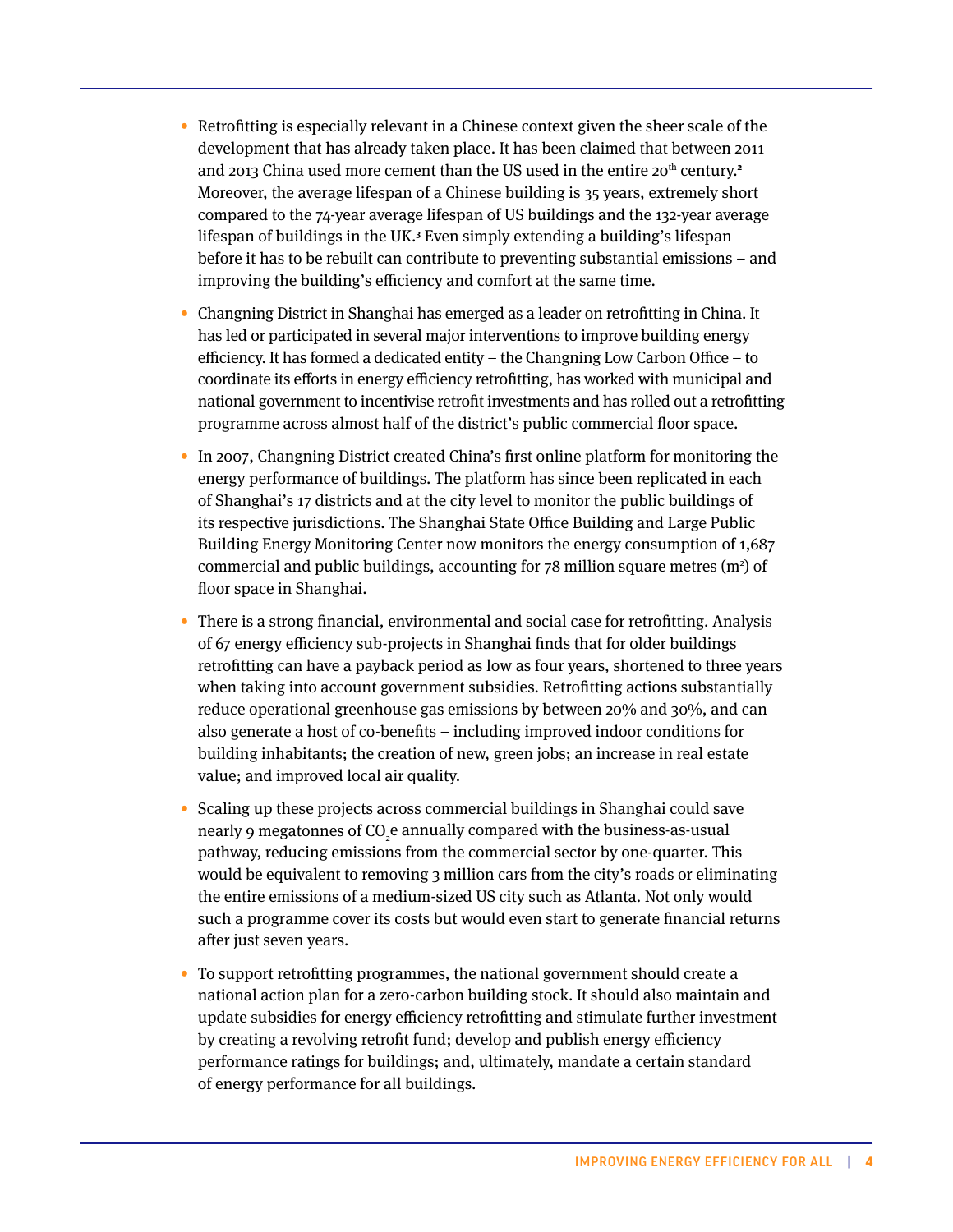# <span id="page-4-0"></span>**Background 1.**

# **THE GLOBAL CHALLENGE**

Worldwide, urban areas consume 80% of energy, of which buildings account for an estimated 30 to 40%.**<sup>4</sup>** In total, energy use in buildings in urban areas accounts for roughly one-third of all global energy use.**<sup>5</sup>**

The urban built environment is an area in which intensive climate action could yield significant benefits for the economy, society and the environment, including contributing substantially to achieving many of the SDGs (see Box 1).**<sup>6</sup>** Similarly, the New Urban Agenda recognises that promoting green construction methods and energy efficient buildings could contribute to the reduction of greenhouse gases; the creation of new decent jobs; improvements in public health and reduced energy bills.**<sup>7</sup>**

#### BOX 1 **Green buildings and the SDGs**

In 2015, all United Nations Member States adopted 17 Sustainable Development Goals as part of the 2030 Agenda for Sustainable Development. These interconnected goals seek to address critical global challenges "including those related to poverty, inequality, climate change, environmental degradation, peace and justice".**<sup>8</sup>** Green buildings can contribute to the achievement of these goals in the following ways:

- **•** Goal 3 (good health and well-being): green buildings enhance the health and well-being of their occupants
- **•** Goal 7 (affordable and clean energy): green buildings improve energy efficiency
- **•** Goal 8 (decent work and economic growth): designing and building green buildings creates new, green jobs
- **•** Goal 9 (industry, innovation and infrastructure): the design of green buildings spurs innovation
- **•** Goal 11 (sustainable cities and communities): green buildings will reduce the environmental impact of urbanisation
- **•** Goal 12 (responsible consumption and production): green buildings reduce energy demand and improve the efficiency of resource use
- **•** Goal 13 (climate action): green buildings produce fewer emissions and help to combat climate change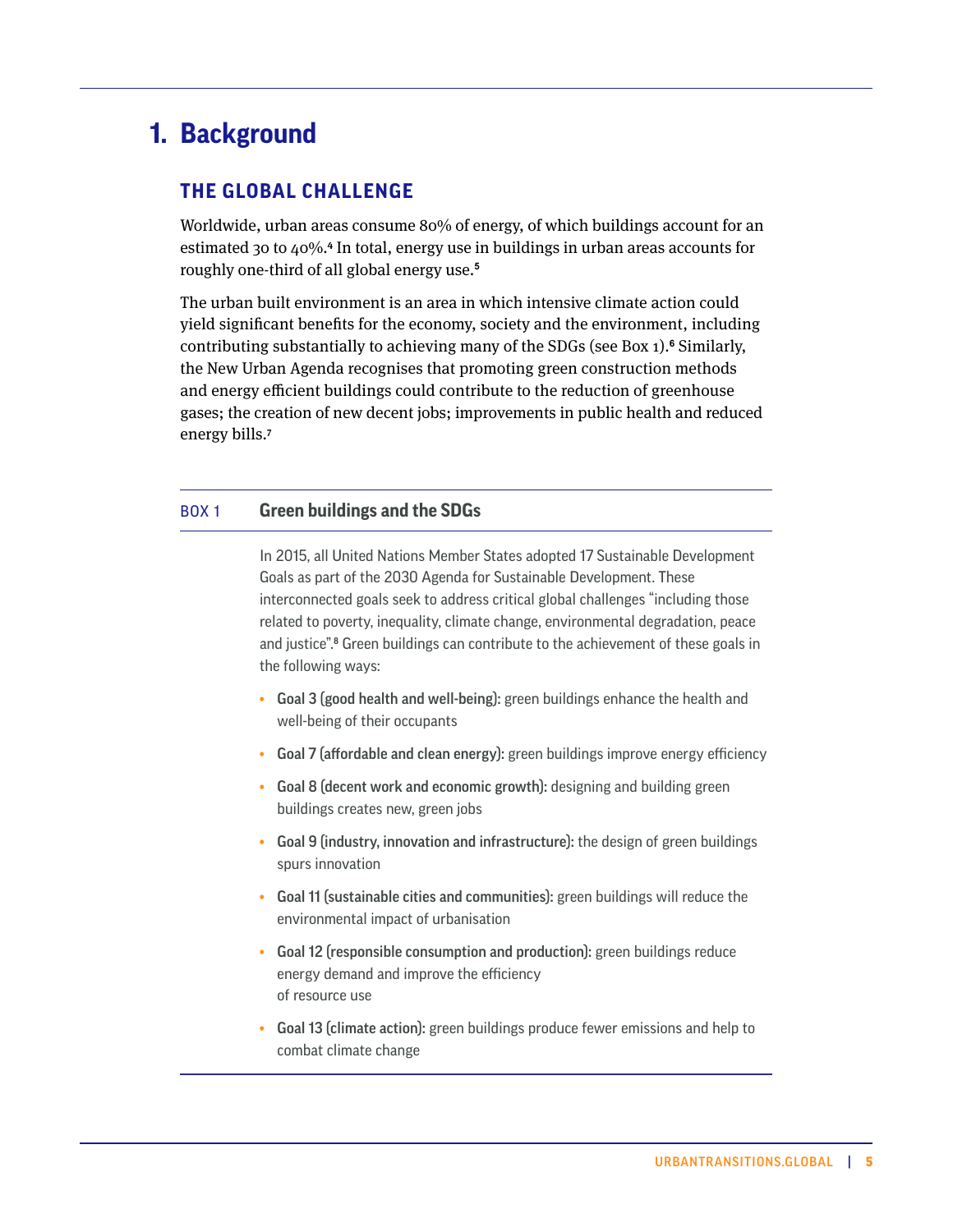There is huge potential to improve the efficiency of buildings: 58% of the urban abatement potential outside of the industrial sector is attributable to the buildings sector.**<sup>9</sup>** More than half of this abatement potential comes from decarbonising the electricity grid, meaning wider energy system decarbonisation (and the electrification of energy systems that currently rely on fossil fuels) is critical for decarbonising buildings.**<sup>10</sup>** The remaining reduction could be achieved through efficiency improvements, by retrofitting existing buildings, installing appliances and promoting user behaviours that lead to significant reductions in energy use without accompanying reductions in comfort (as well as constructing very low or zero-emission new buildings).

Buildings require energy for lighting, cooling and heating of space and water, ventilation, and appliances such as computing and electronic equipment, among other things. These are all areas in which substantial technological improvements have been proven but not yet widely implemented across the world's building stock.**<sup>11</sup>** Implementing energy efficiency measures in these areas – for example by replacing lightbulbs with light-emitting diodes (LEDs); insulating walls and heating systems; improving monitoring and installing energy-efficient appliances – has the potential to generate a two- to tenfold reduction in energy requirements in a costeffective way.**<sup>12</sup>**

Improving energy efficiency in existing buildings can be more challenging than constructing new energy-efficient structures. Older buildings often adhere to outdated and inefficient standards – if they adhere to any standards at all – and tend to have higher energy intensities than those of buildings constructed today.**<sup>13</sup>** Barriers to improving building energy efficiency include split incentives between owners and occupiers, lack of awareness about opportunities, lack of available information on the success of technologies in real-life settings, high upfront transaction costs, inadequate access to financing and the physical limitations imposed by the building's form.

To replace the entirety of the building stock, however, is more than simply impractical. In addition to being relatively expensive and time consuming, new-builds require new materials, leading to substantial greenhouse gas emissions. Emissions incurred during the construction phase – so-called 'embodied emissions' – typically account for 10–20% of a building's lifetime emissions.**14** These include, for example, emissions associated with the extraction, processing, manufacturing and transportation of raw materials. To avoid the catastrophic social, economic and environmental impacts of demolishing and rebuilding entire neighbourhoods, significant, coordinated and sustained policy interventions supporting the development of finance and business models to achieve the high rates of building retrofits are needed.**15**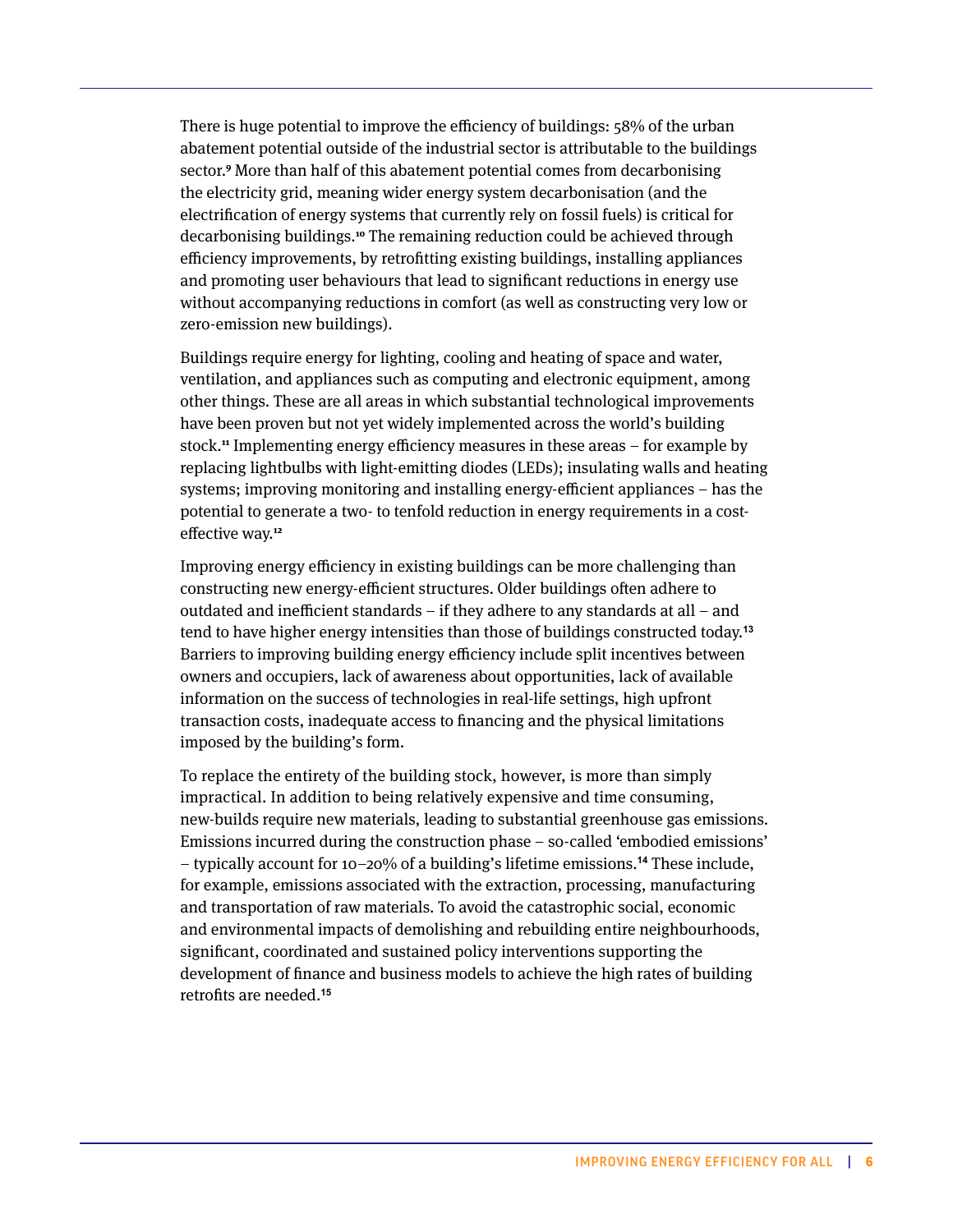## **THE CHALLENGE IN CHINA**

In recent years, China has experienced dramatic economic and population growth, accompanied by rapid urbanisation, and has surpassed the US to become the world's largest energy consumer and greenhouse gas emitter.**16** Buildings have contributed significantly to this growth, with the total consumption for which the buildings sector is responsible more than tripling from 300 million tons of coal equivalent (Mtce) in 2001 to 906 Mtce in 2016.**<sup>17</sup>** They account for a fifth of the country's total primary energy consumption**<sup>18</sup>** and a quarter of greenhouse gas emissions,**<sup>19</sup>** of which commercial and public buildings contribute around one-third.**<sup>20</sup>**

Based on projected urbanisation in China over the next 20 years, energy demand for buildings and appliances will triple again based on business-as-usual construction**<sup>21</sup>** – and the climatic impacts of this would be felt globally.**22** Driven by rising emissions and worsening air pollution, China intends to transition to a more sustainable mode of urban development, exemplified by the country's 2015 commitment to peak its carbon emissions by 2030 or sooner.**23** The Chinese government, aided by a growing body of academic research, is beginning to explore the opportunities that energy efficiency retrofitting offer for low-carbon urban growth.

China consumed 6.6 gigatons of cement between 2011 and 2013 – more than the US used in the entire 20th century**<sup>24</sup>** – and the average lifespan of a Chinese building is only 35 years, extremely short compared to the 74 year average lifespan of US buildings and 132 year average lifespan of buildings in the UK.**25** This is important because 10 to 20% of the emissions footprint of a building that is expected to last between 50 and 75 years will typically be embodied in its construction without a major shift to low-carbon construction materials.**26** This implies that rebuilding China's buildings after only 35 years would double the share of embodied construction emissions. Even a building retrofit that does nothing more than simply extend the lifetime of a building before it has to be rebuilt can therefore contribute to preventing substantial emissions, even without affecting a building's operational energy use.

Based on projected urbanisation in China over the next 20 years, energy demand for buildings and appliances will triple again based on business-as-usual construction – and the climatic impacts of this would be felt globally.

Electricity use accounts for 30% of total energy consumption in urban buildings in China.**27** Of this, 72% is generated by coal.**<sup>28</sup>** Coal is also the source of around 80% of heating in urban buildings, including that generated from coal-powered electricity.**<sup>29</sup>** Coal-fired thermal power plants contribute significantly to China's worsening particulate air pollution and increasing greenhouse gas emissions,**<sup>30</sup>** with greater affluence and its associated lifestyle changes further contributing to these trends.**<sup>31</sup>** Achieving the change necessary to transform the buildings sector will therefore rely on decarbonising China's electricity grid and reducing its coal dependency.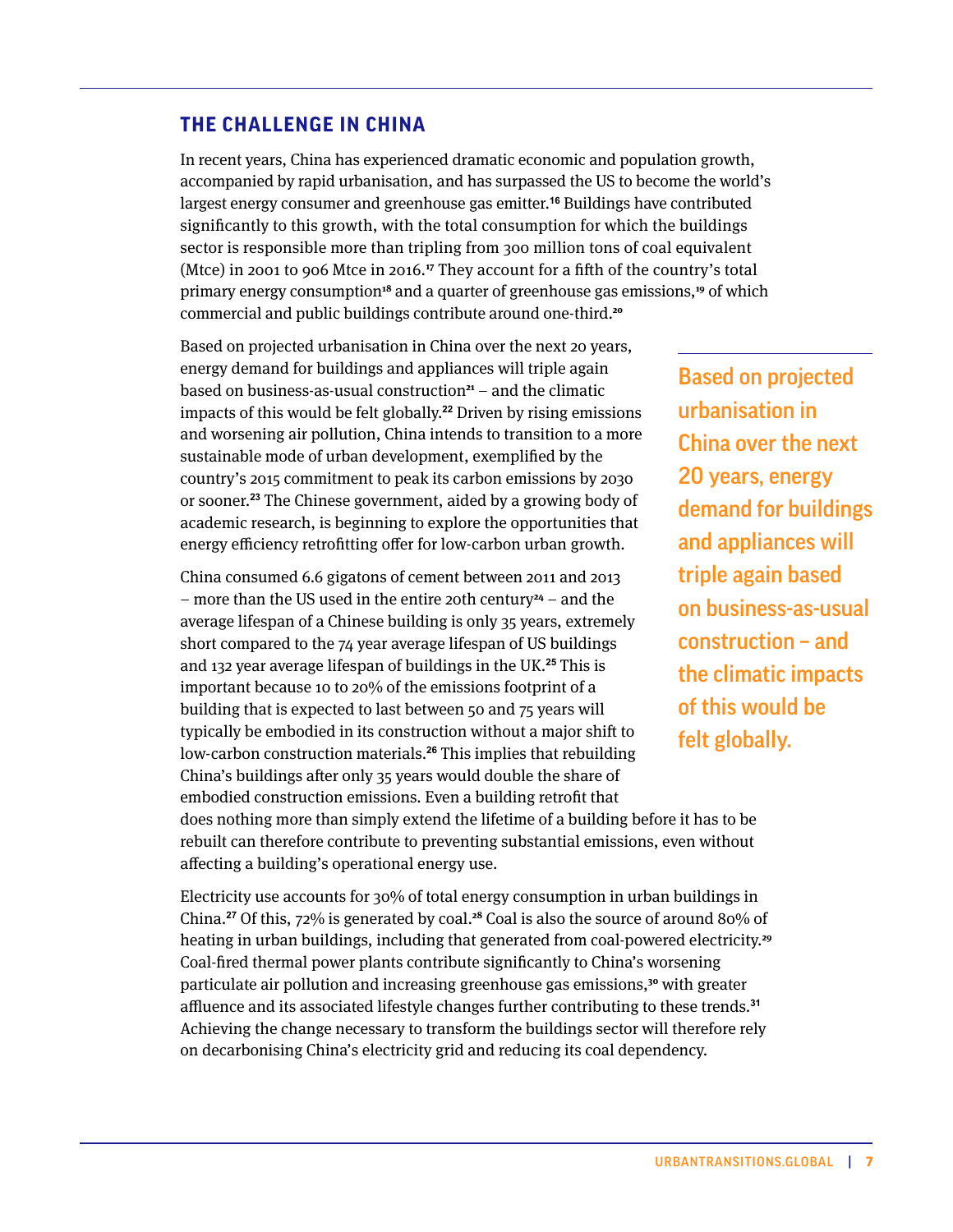Retrofitting can contribute to reducing a building's reliance on coal-based heat and energy, for example by reducing heating and cooling requirements, and can generate a host of co-benefits, including improved air quality, and greater comfort and thus productivity of building users. Building energy efficiency is a key objective for the Chinese government to meet its broader energy efficiency and emissions reduction targets.**<sup>32</sup>**

# **Methodology 2.**

This policy brief is based on work undertaken by researchers from University of Leeds, Shanghai Jiao Tong University and the University of International Business and Economics.

The research presented is based on an analysis of data from the Shanghai State Office Building and Large Public Building Energy Monitoring Center, $a$  and the World Bank's Implementation Completion and Results Report of the project "Green Energy for Low-Carbon City in Shanghai".**<sup>33</sup>**

To evaluate the cost effectiveness for energy efficiency measures in the buildings sector of Shanghai, an integrated building/sub-project-based cost and benefit assessment was carried out. Analysis involved aggregating potential economic savings from energy reductions by two types of energy (namely electricity and natural gas), allowing for analysis of the overall investment needs and paybacks from energy efficiency measures adopted in the buildings. For the purposes of this assessment, we assumed that the energy savings of sub-projects were 100% electricity (except for hotel energy savings, which were 70% electricity and 30% natural gas). The proportion of energy types used is in line with the annual building energy consumption monitoring report from the Shanghai State Office Building and Large Public Building Energy Monitoring Center.**<sup>34</sup>**

The analysis was supported by discussions with project workers, academics, key non-governmental organisations, members of government and firms working in the retrofitted buildings, and by extensive document analysis of public policies, project documents, academic publications and media reports.

a Data available at: [http://www.shjzjn.org](http://www.shjzjn.org	)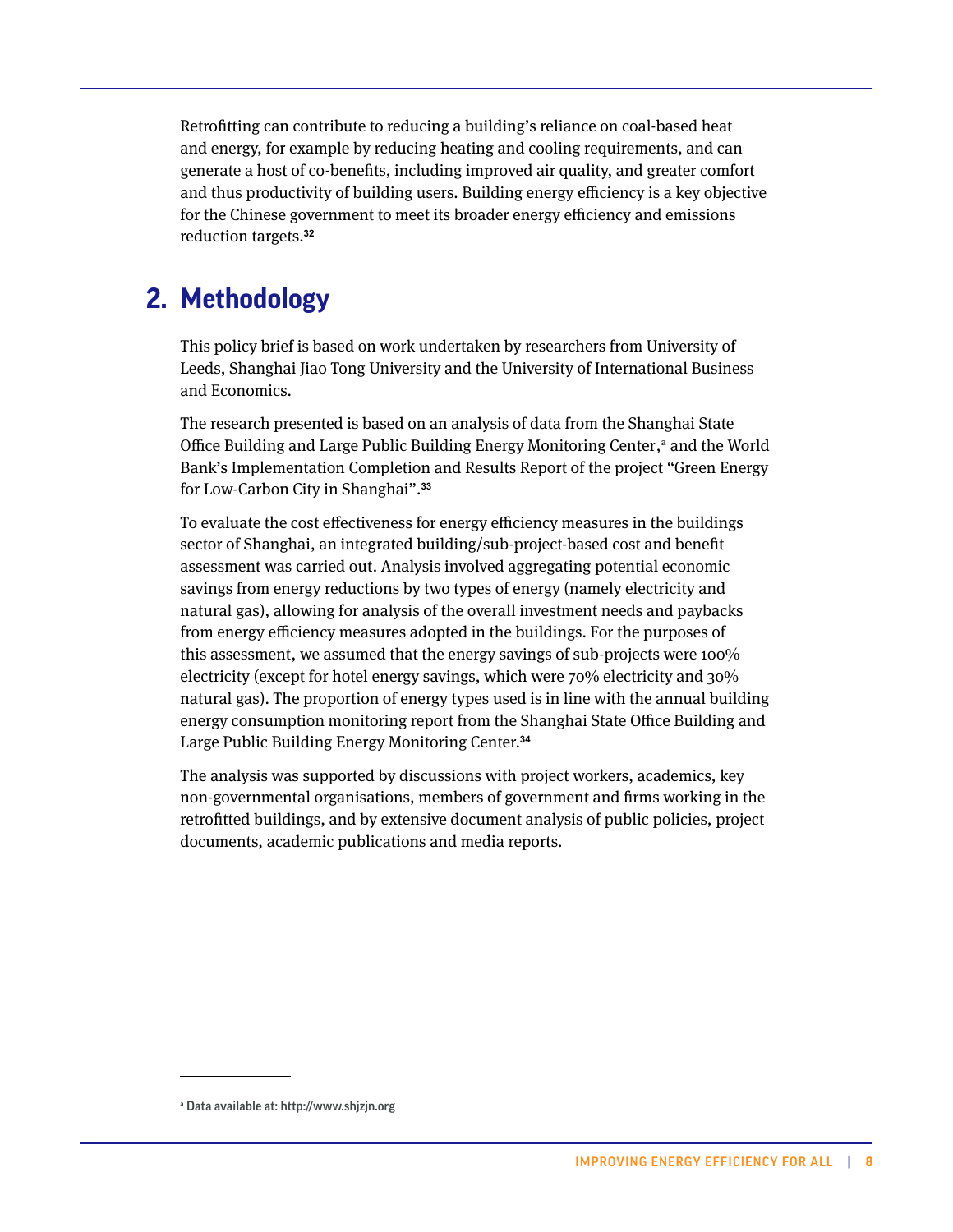<span id="page-8-0"></span>**Table 1: List of interviewees**

| <b>STAKEHOLDERS</b>            | <b>METHODS</b> |
|--------------------------------|----------------|
| Academia                       | 3 interviews   |
| <b>International agencies</b>  | 2 interviews   |
| Non-governmental organisations | 1 interview    |
| <b>District government</b>     | 1 interview    |
| <b>Private sector</b>          | 1 interview    |

# **The policy context 3.**

# **THE NATIONAL CONTEXT**

China has been pursuing building energy-saving for many years and recently has done so in the wider context of efforts to mitigate climate change and improve energy efficiency.

China's Five Year Plans (FYP) have mapped development strategies and set targets for decades. Table 2 summarises the relevant national targets, as well as municipal targets. Targets from broad perspectives such as energy saving and carbon emission reduction come from the FYP for greenhouse gas reduction and the FYP for Energy Conservation and Emission Reduction. Targets for public buildings come from the FYP Special Plan for Building Energy Conservation. These targets were achieved by a number of approaches, namely energy-saving retrofits of existing residential buildings, improving building energy efficiency, expanding the energy monitoring system of large public buildings, expanding the implementation of renewable energy, applying the latest green building standards, promoting advanced wall materials, and improving the relevant legislation system.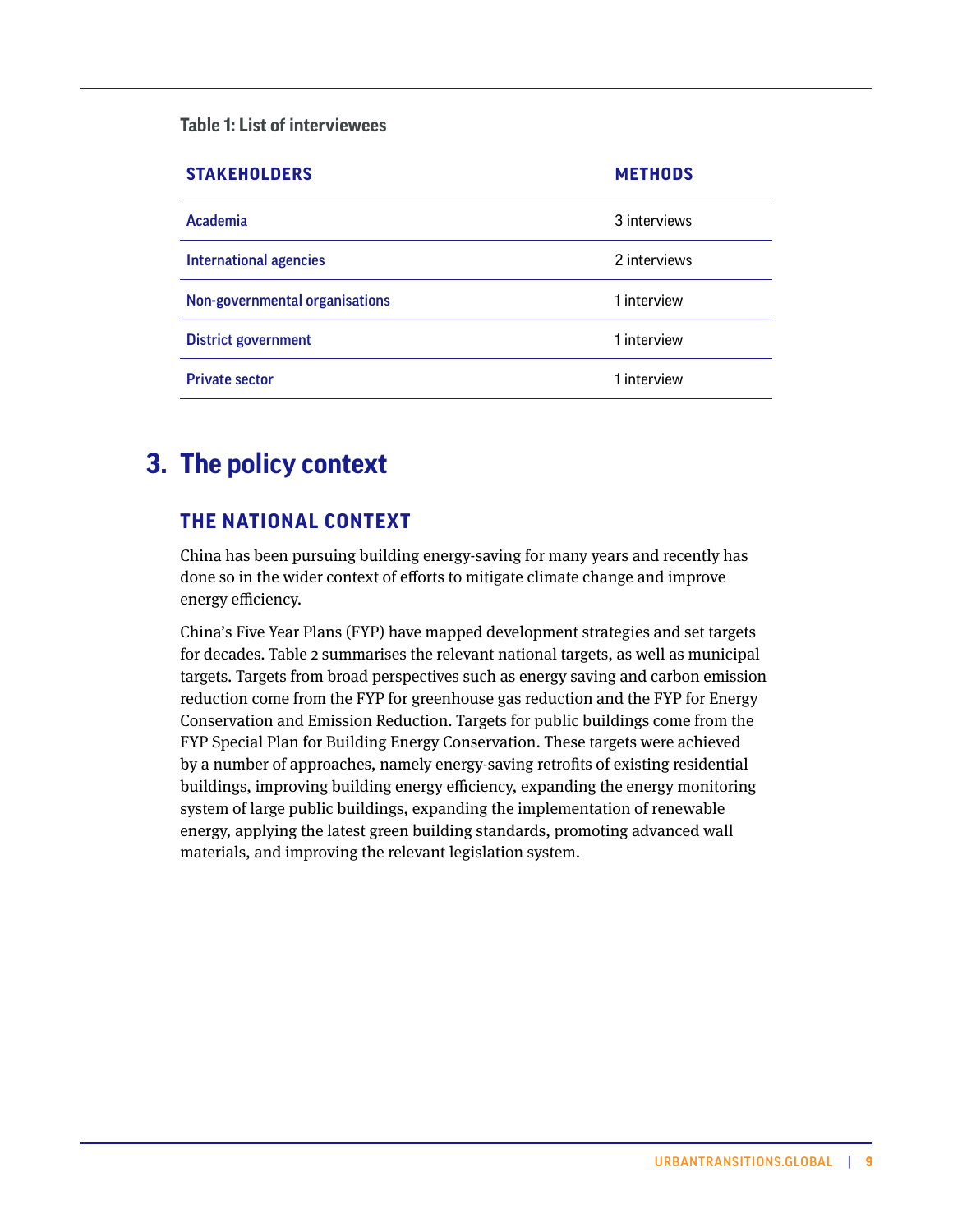<span id="page-9-0"></span>**Table 2: Targets for energy saving and public building retrofit in China's recent FYPs**

|                                                                      | <b>12TH FYP</b>             | <b>13TH FYP</b>  |
|----------------------------------------------------------------------|-----------------------------|------------------|
| <b>National targets</b>                                              |                             |                  |
| Reduce energy consumption (tce) per unit of GDPi                     | 16%                         | 15%              |
| Reduce CO <sub>2</sub> emissions per unit of GDPi                    | 17%                         | 18%              |
| The proportion of non-fossil energy in primary energy<br>consumption | 11%                         | 15%              |
| <b>Energy consumption savingsii</b>                                  | 670 mtce                    | NА               |
| Cap of total energy consumption per year                             | NА                          | 5 billion tce    |
| <b>Energy saving retrofit of public buildings</b>                    | $60$ million m <sup>2</sup> | 100 million $m2$ |
| Reduce energy consumption per $m2$ in public buildings               | 10%                         | NА               |
| <b>Shanghai targets</b>                                              |                             |                  |
| Reduce energy consumption (tce) per unit of GDPi                     | <b>18%</b> iii              | 17%iii           |
| Reduce CO2 emissions per unit of GDPi                                | <b>19%</b> iii              | 20.5%iii         |
| The proportion of non-fossil energy in primary energy<br>consumption | 12%                         | 14%              |
| Cap of total energy consumption per year                             | <b>NA</b>                   | 123.57 mtce      |
| <b>Energy saving retrofit of public buildings</b>                    | 10 million $m^2$            | 10 million $m2$  |

tce = ton coal equivalent; GDP = gross domestic product

<sup>i</sup> The percentages are based on the results of the previous FYP.

ii During the whole FYP period.

iii Instructed by the state council in national FYPs.

In addition to the regular plans and targets set every five years, the National Development and Reform Commission in collaboration with the Ministry of Housing and Urban-Rural Development proposed the Plan for Green Building Act in 2013. This plan not only came with public building retrofit targets that are in line with the FYPs but also suggested specific technologies for achieving the targets, such as energy saving retrofits of heating, ventilation and air conditioning, LED lighting, hot water supply systems, implementation of solar power and real-time monitoring of energy consumption.

### **THE MUNICIPAL CONTEXT**

Cities are major players in the national government's climate action strategy. As a municipality, Shanghai takes direct instructions from the national government on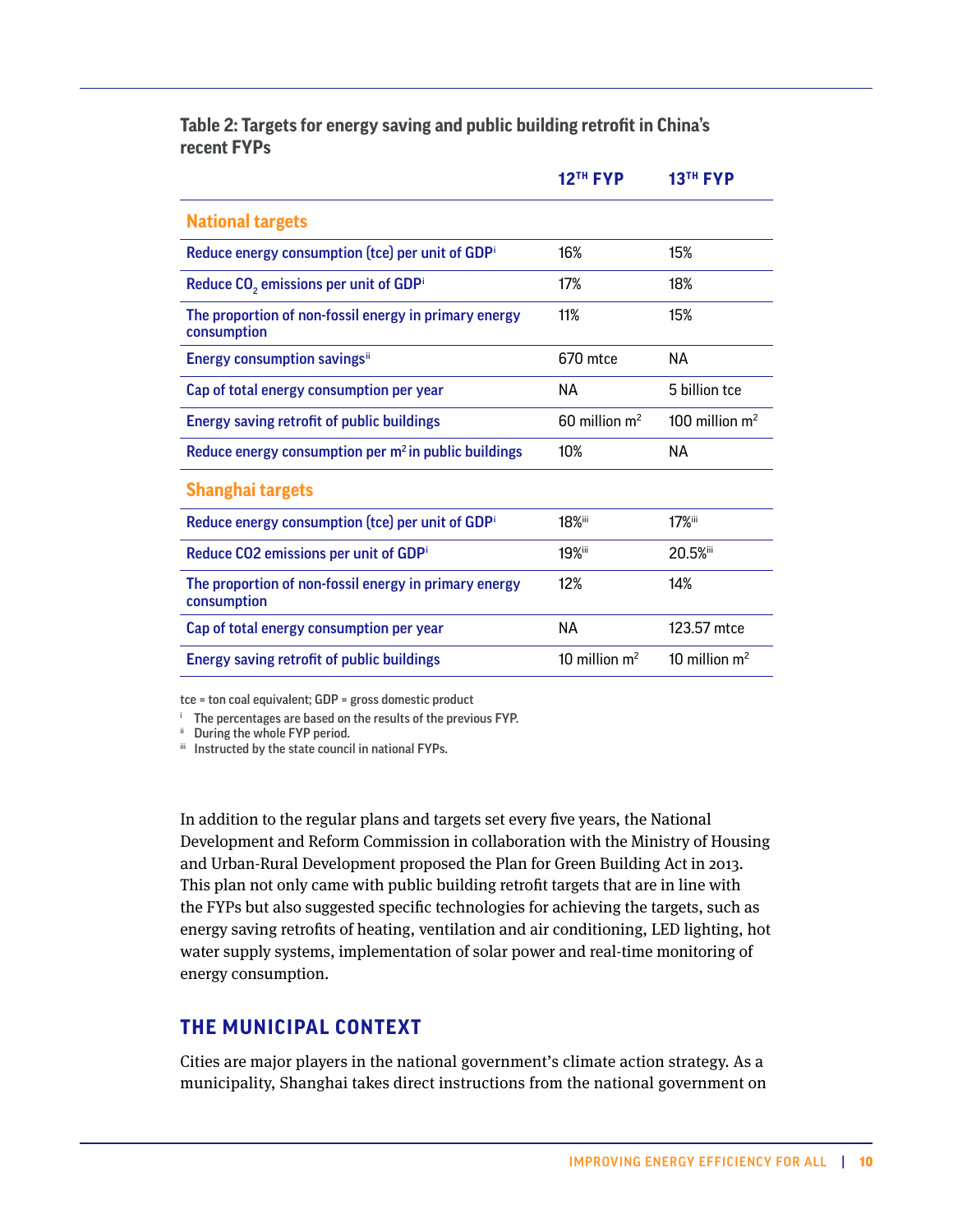the targets of energy intensity and carbon intensity, while also being empowered to set its own targets to tailor the national FYPs (Table 2). In recent years, Shanghai – and districts within it – have engaged in a range of complementary energy efficiency retrofitting projects, the most relevant of which are outlined below.

## **Shanghai Subsidy for Building Energy Efficiency**

In 2009, the Special Subsidy for Building Energy Efficiency Projects in Shanghai (No. 816) was established to incentivise actors to improve building energy-efficiency. Funded equally by the central and the municipal government, the Special Subsidy is regularly updated to adapt to improvements in the sector (Figure 1). Update No. 311, issued in 2013, supported retrofit projects that reduced energy consumption per m<sup>2</sup> by more than 20%. Qualifying projects received CNY 40.00 (US\$5.70)<sup>b</sup> per m2 if they applied Energy Performance Contracting, wherein an external energy savings company implements a project and recovers the costs from the savings, or CNY 35.00 (US\$4.99) per m<sup>2</sup> otherwise. The total amount of subsidy should not exceed 50% of the total investment of the project. Qualifying projects – known as "demonstration projects" – are shared widely to raise awareness about the potential of energy efficiency retrofitting.

# **Changning District Green Growth Strategy**

In 2013, as part of its Green Growth Strategy, the Changning District government established its own district-level subsidy for energy-saving building retrofits. The aim was to signal to investors and project developers that the district government would guarantee strong support for retrofitting and to encourage early participation in the programme. Changning District offered building retrofit projects that saved at least 50 tce each year a subsidy of CNY 1,000 (US\$143) per ton of coal equivalent avoided or CNY 450 (US\$63) per ton of CO<sub>2</sub> equivalent (tCO<sub>2</sub>e) annual emissions reduction. Changning District also provided 30% compensation for any losses incurred during a renovation project that interrupted normal business operations for six months or more. The total amount received would not exceed CNY 1 million (US\$142,000).

At the same time as it created its own district-level subsidy, Changning District also attracted international support from the World Bank, who pledged more than US\$100 million to provide technical assistance and capacity building to support low-carbon investments that reduced the need for grid-supplied electricity in buildings. The Shanghai and Changning subsidies remain operational; the World Bank-supported project was completed in 2018 (Figure 1).

b 1 CNY = 0.142690 USD (xe.com, 27 February 2020).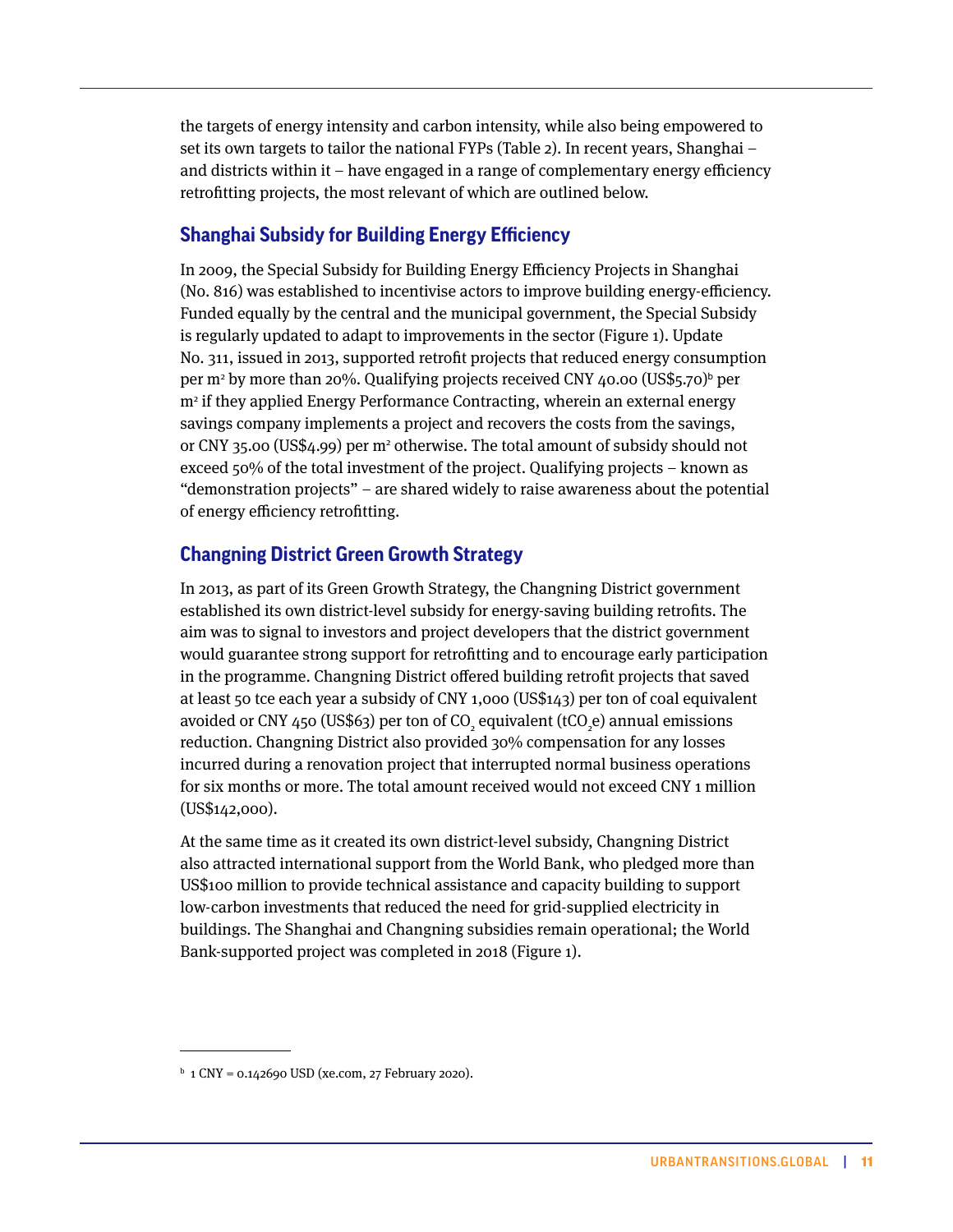#### <span id="page-11-0"></span>**Figure 1: Timeline of support to energy-saving retrofitting, 2009 to present**



# **The case study: energy efficiency retrofits 4.in Shanghai**

With a population of more than 26 million, Shanghai is China's second largest city. Although the city has reduced the energy intensity of its GDP in recent years, absolute energy use and the associated levels of greenhouse gas emissions continue to be driven upwards by an increasing population and economic growth.**35** Like the country's capital, Beijing, Shanghai's per capita carbon emissions are more than double the national average, and three times the national average when the upstream and downstream emissions of the goods and services consumed in Shanghai are taken into consideration.**<sup>36</sup>** Driven by the social and environmental costs of this rapid growth, Shanghai has become a pioneer among Chinese cities, implementing programmes to shift the economy onto a lower-carbon path.

Changning District has emerged as a leader in China's green buildings sector and has led or participated in several major interventions to improve building efficiency since the district government identified green growth as a core objective for economic development. These include: establishing the country's first online platform for monitoring the energy performance of buildings; forming a dedicated governance entity to coordinate its efforts in energy efficiency retrofitting; working with municipal and national government to offer subsidies; and rolling out a retrofitting programme across almost half of the district's public commercial floor space. These efforts have since been replicated or implemented beyond Changning's borders into wider Shanghai.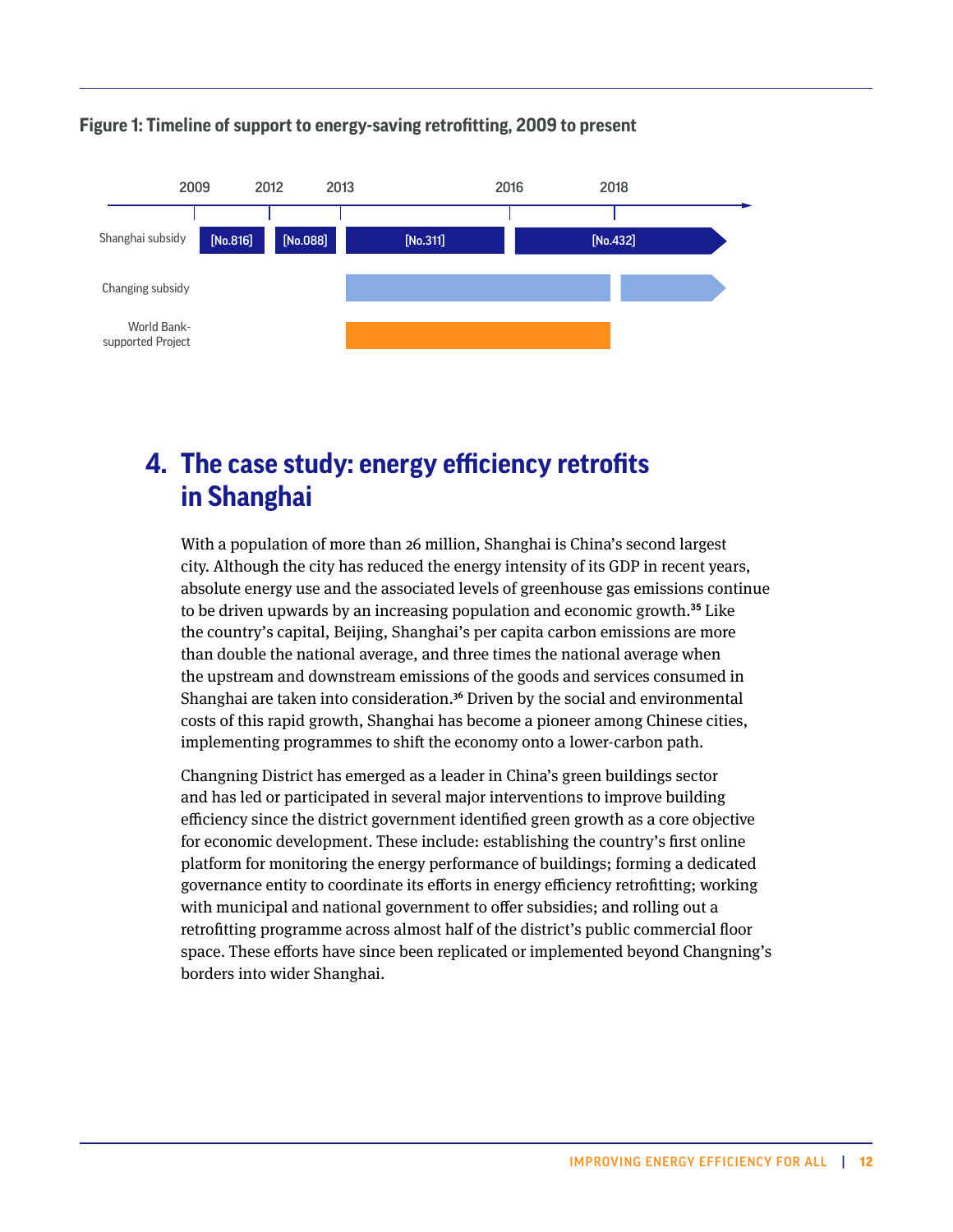### **SUCCESSES**

In 2007, Changning District pioneered China's first online platform for monitoring the energy performance of public buildings, strengthening data collection and evaluation capacities. The monitoring platform collects and analyses real-time energy use data at the building level, allowing inefficiencies and opportunities for targeted interventions to be identified. The platform was used as a model for the entire city in 2012 when, as part of the 12th FYP, the city government mandated that every district should have a similar programme. The Shanghai State Office Building and Large Public Building Energy Monitoring Center now monitors the energy consumption of 1,687 commercial and public buildings, accounting for  $78$  million  $m<sup>2</sup>$  of floor space in Shanghai (see Box 1 for an example of how this has been used).**<sup>37</sup>**

#### BOX 2 **Energy monitoring platform in Huangpu District<sup>38</sup>**

The Shanghai State Office Building and Large Public Building Energy Monitoring Center, based on the energy monitoring platform pioneered in Changning, is now used across the whole city. Each of Shanghai's 17 districts has also established a version in their own jurisdiction. In Huangpu District, the use of a districtlevel energy monitoring platform has enabled the government to overcome the challenge of a distribution grid that is plagued by insufficient capacity in hot weather. Since the launch of the online building energy monitoring platform, the service provider has been able to identify opportunities for large buildings to voluntarily reduce energy demand at the request of the State Grid Corporation of China. The impact on building users is marginal, but when aggregated it helps to balance supply and demand. In return for reducing their consumption the buildings receive discounts on their next energy bill.

Changning District has also formed an office dedicated to low-carbon management – the Changning Low Carbon Office – to coordinate its energy efficiency retrofitting efforts. With strong representation from local government leaders, the Changning Low Carbon Office liaises with the District Development and Reform Commission, the Municipal Finance Bureau and national agencies, and carries out research related to energy efficiency in buildings. The Office is now called upon to support projects in other districts, serving as a key conduit for knowledge transfer. Data collected by the Shanghai State Office Building and Large Public Building Energy Monitoring Center shows that the Changning Low Carbon Office coordinated the retrofit of  $45\%$  of the 4 million m<sup>2</sup> of public and commercial floor area in Changning District between 2013 and 2018.**39**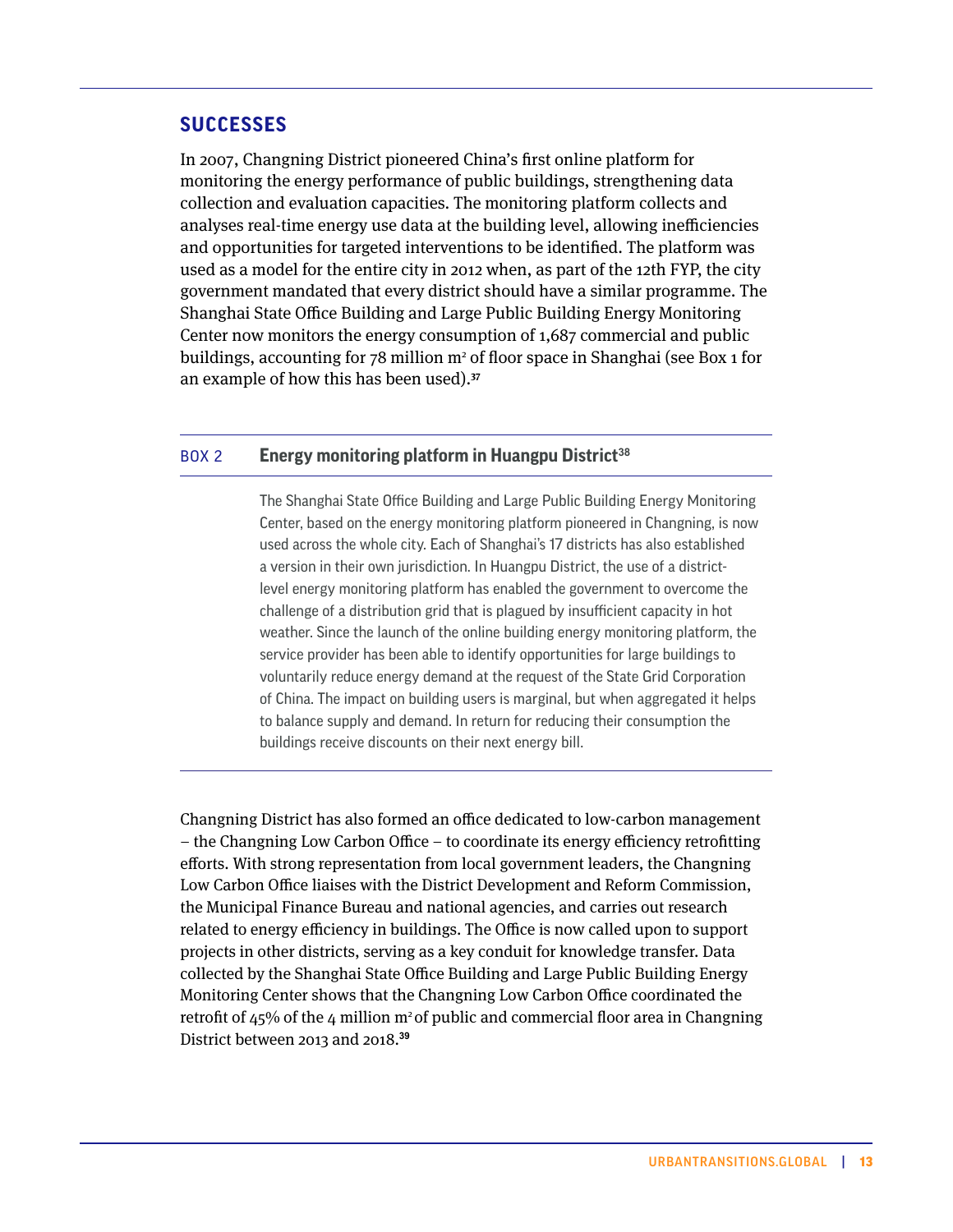With a successful pilot model in place in Changning, the district and municipal government, with financial and technical support from the World Bank,**40** rolled out a retrofit programme across the metropolitan area. A further 67 sub-projects have been supported by the Changning Low Carbon Office across wider Shanghai since 2016. Of these 67 sub-projects, 47 were retrofits and 20 were related forms of energy efficiency interventions that involved measures such as improvements to lighting, heating, ventilation and air conditioning systems, insulation, energy management systems, and low-carbon distributed generation systems (see Figure 2). The sub-projects cover  $5.87$  million  $m<sup>2</sup>$  of floor area (including outside of Changning District) and prevent 189,944 tonnes of CO<sub>2</sub> emissions annually.<sup>41</sup> This reduction in emissions is equivalent to removing more than 65,000 cars from the road. Supported by improvements in the national electricity grid's emissions intensity, these interventions could lead to emissions reductions of well over 50% by 2030, ahead of national targets.**<sup>42</sup>**

**Figure 2: The efficiency of low-carbon investment across 67 sub-projects**



Notes: Hongqiao Airport Terminal 1 achieved annual energy savings of 38.69 kilograms of coal equivalent per m² (kgce/m²) from US\$157.51/m² of investment. The average investment in new buildings ("EE new") was US\$67.10/m², and the average annual energy saving was 8.51 kgce/m². Hongqiao State Guest Hotel is a demonstration project of a near-zero emission building.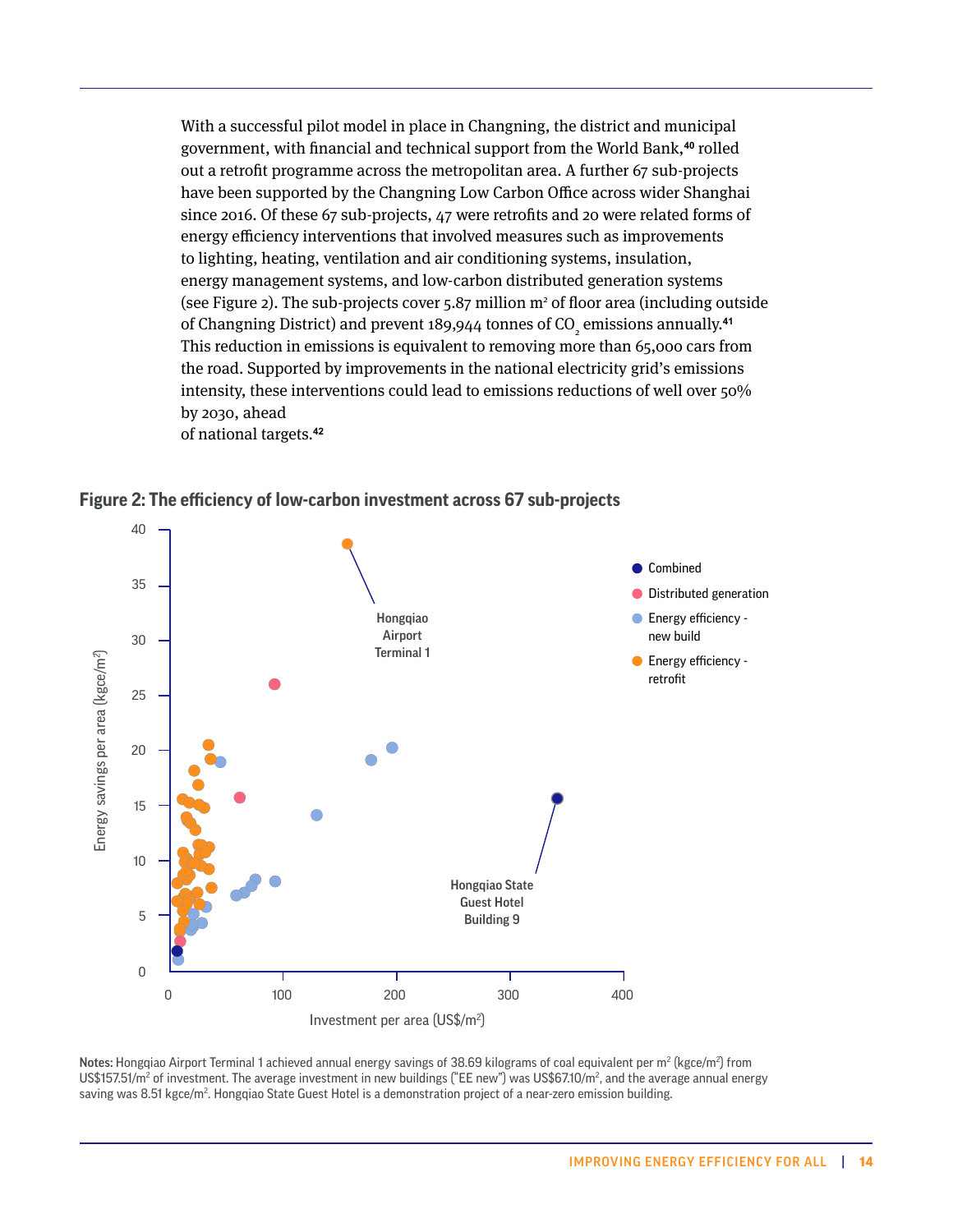While forward-looking analyses that assess the economic opportunity for low-carbon interventions in the buildings sector and other areas of the economy are relatively common,**43** retrospective analyses that assess interventions after they have taken place are less so. This is particularly the case in the commercial buildings sector, where private entities have neither the incentive nor inclination to make energy-use data public.

Data on the cost, energy intensity and emissions reductions from the 67 sub-projects in Shanghai reveal a strong financial case for retrofitting. As Figures 3 and 4 show, payback periods for some buildings may be as little as four years – or three years when taking into account government subsidies. Assessing the interventions according to their location, the strongest argument for retrofitting is presented by industrial properties, schools and hospitals (Figure 3). For industrial properties, relatively short payback periods reflect the high energy needs of these properties and the intensity of property use. While other properties, including offices and homes, are frequently unoccupied for a large portion of the day, industrial properties, by contrast, may be in use 24 hours a day. The relatively short payback periods for investments in schools and hospitals suggests an unrealised opportunity for public buildings to consider aggressive retrofit options.



#### **Figure 3: Payback periods for interventions by building type (years)**

Type of buiding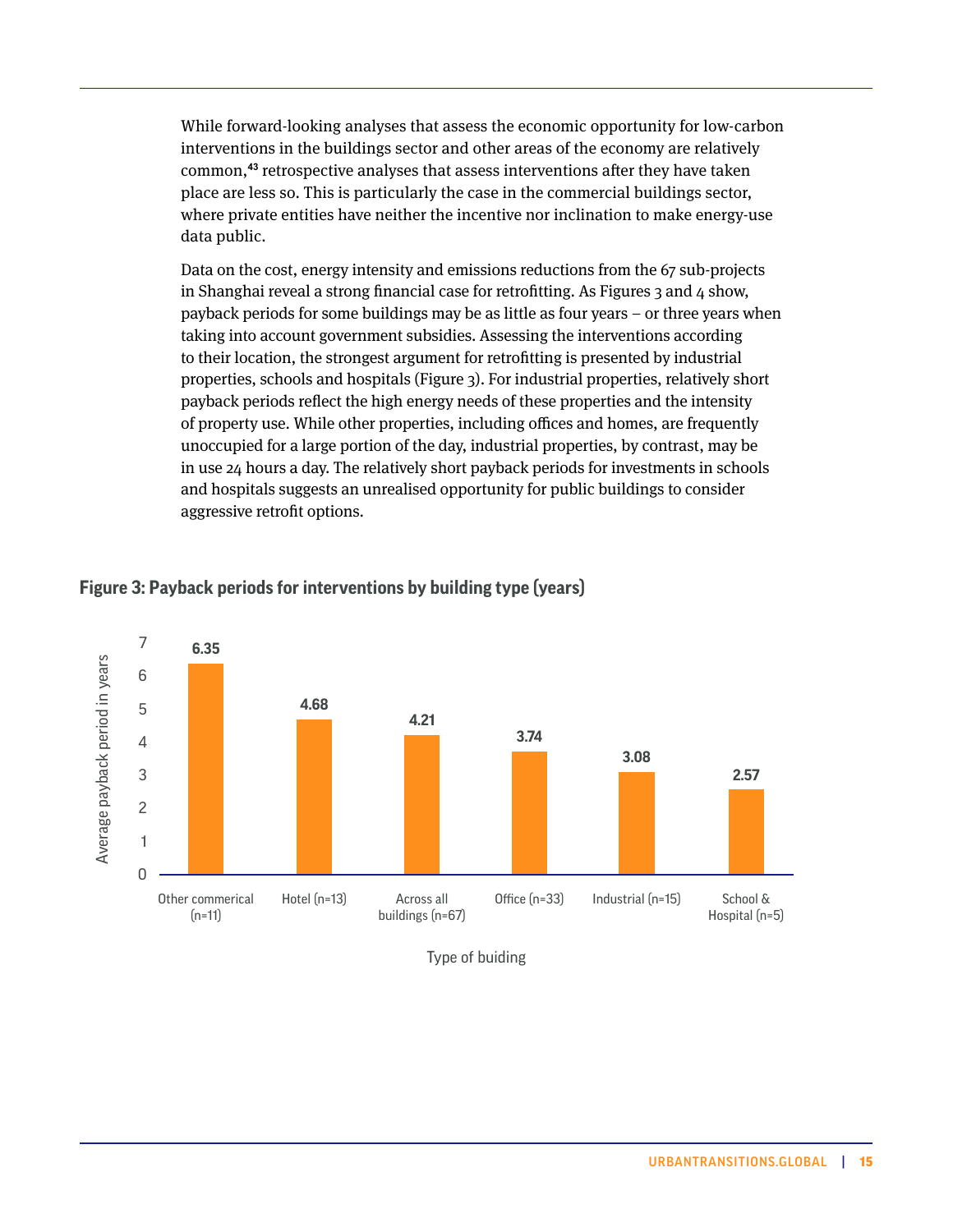Assessing interventions by type, the strongest financial case for action is for retrofitting older buildings. This is illustrated by Figure 4, wherein "energy efficiency retrofit" refers to existing buildings and "energy efficiency new" considers buildings that are to be built or recently finished. This finding may reflect the relatively high energy efficiency standard of newer buildings and provides a strong case for deep retrofits in place of knocking down and replacing older buildings. New buildings may be built to a higher standard, but the energy efficiency benefits will come at the cost of substantial emissions from new materials used in construction.**<sup>44</sup>**



**Figure 4. Payback periods for interventions by intervention type (years)**

Type of intervention

Across all interventions – whether assessed by type or location – a strong financial case for low-carbon action is revealed. Assuming a 15-year lifespan, measures in this analysis would have a rate of return ranging from 3% to 18%. Extend that lifespan to 25 years (which would be much more typical) and rates of return increase to between 13% and 20%, exceeding typical borrowing costs. This evidence is consistent with forward-looking modelling analysis of the commercial sector in Shanghai**45** and makes the case that investments can be made with confidence.

Assessing the post hoc retrofit data also provides an opportunity to assess the role of government subsidies in supporting retrofit investments.**46** Results show that subsidies have had a substantial effect on making the financial case for low-carbon investment in offices and hotels, and in supporting actions in recently completed, or soon to be constructed, commercial buildings (Figure 5). These findings suggest that subsidies have had the greatest impact on investments with relatively higher payback periods, and potentially a lower incentive to focus on energy bills: for example, hotels and offices may both see energy efficiency as a secondary concern to the comfort of their guests and employees.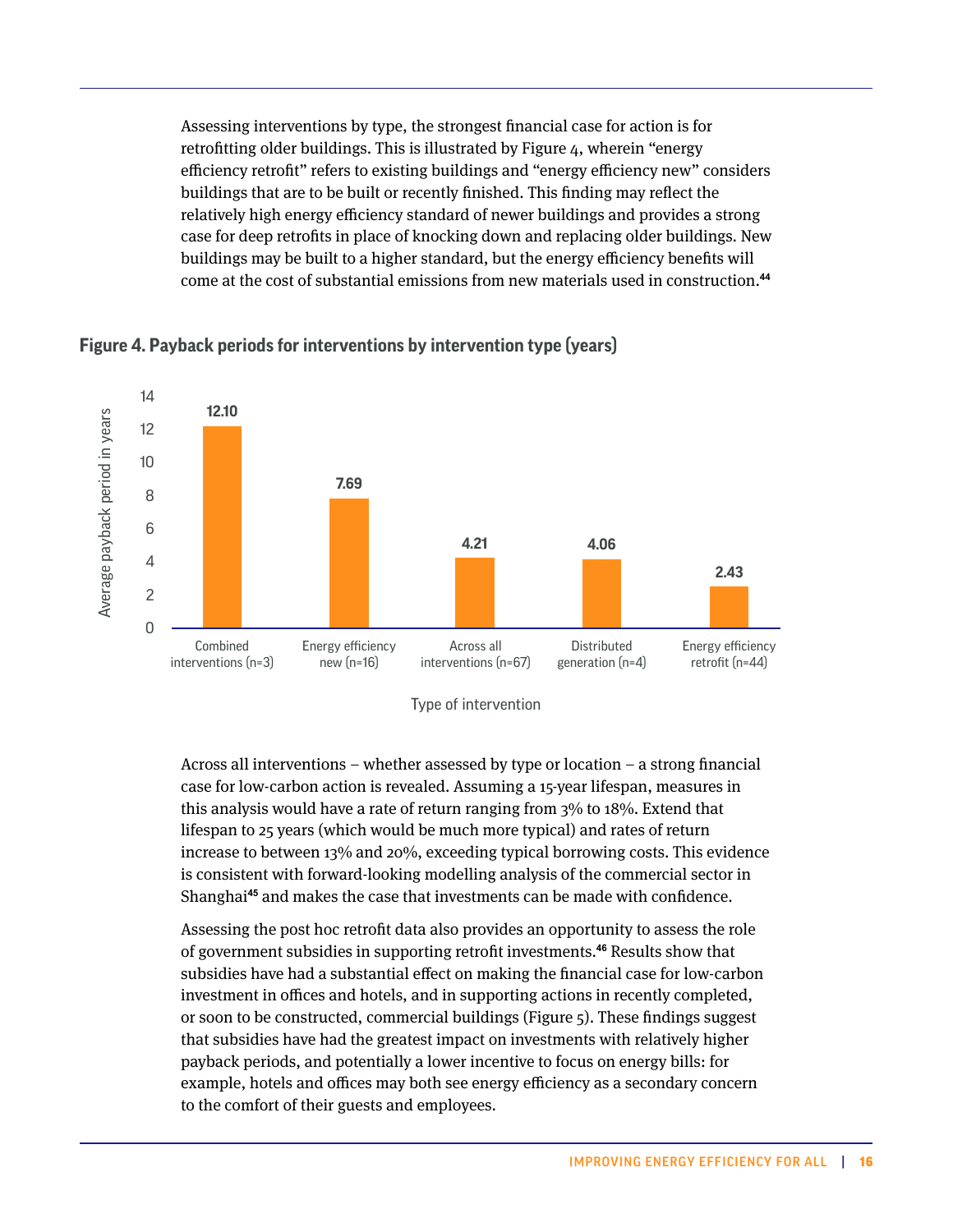

#### **Figure 5: Payback period with and without subsidies, by intervention and building type**

Beyond offering a cost-effective way to reduce emissions, energy efficiency retrofitting can generate a host of social, economic and environmental co-benefits.**<sup>47</sup>** Retrofitting has been proven to improve conditions for building inhabitants by making buildings more comfortable and functional: the people living and working in efficient buildings enjoy cleaner indoor air, more natural light and more comfortable temperatures.**48** For office buildings, these improved conditions lead to an increase in workers' productivity.**49** Further economic advantages include the creation of new, green jobs and an increase in the value of real estate.**50** Reducing emissions and energy use could even impact regional air quality – a serious concern in Chinese cities – by limiting the emission pollutants and particulate matter generated from burning coal.**<sup>51</sup>**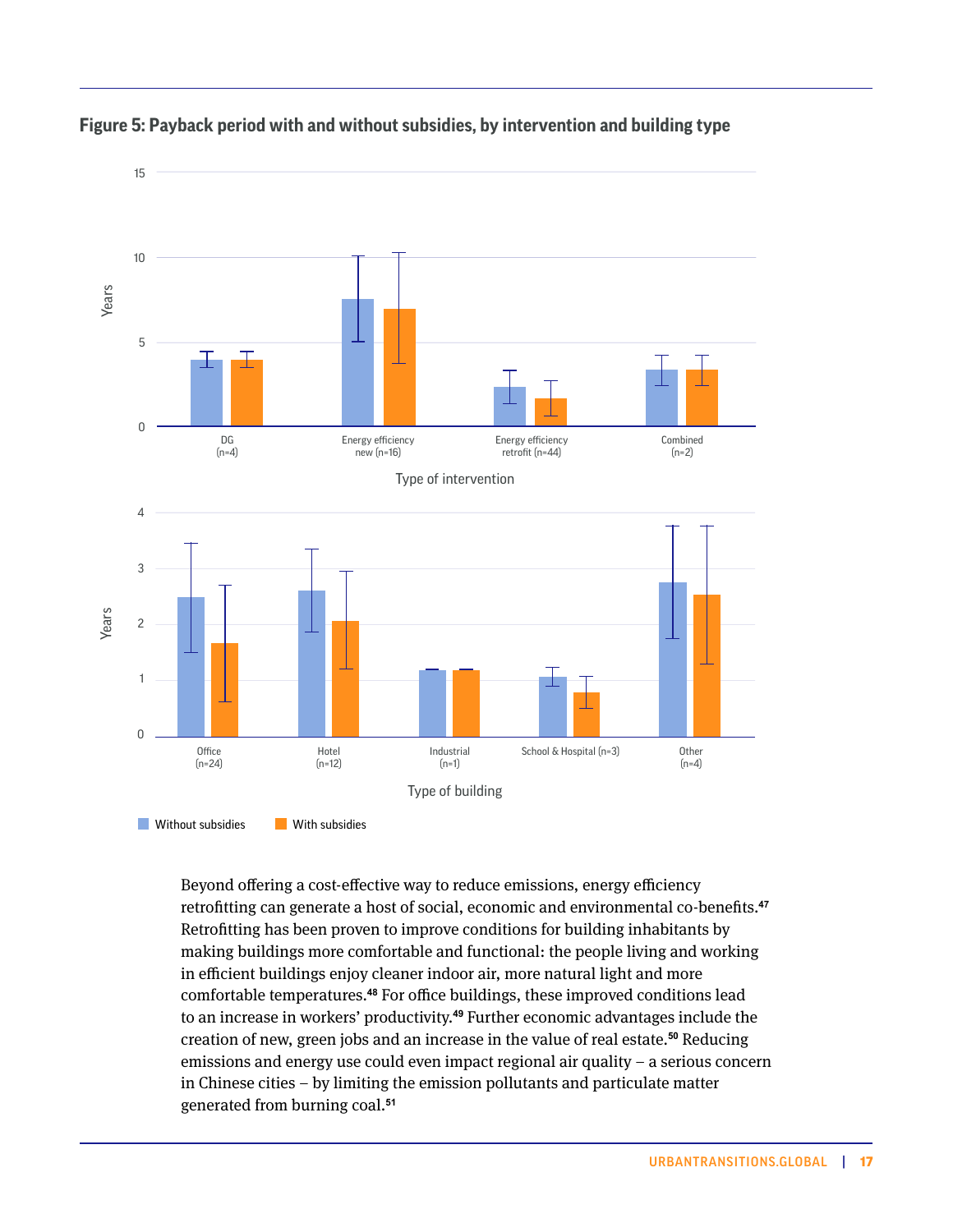### **OVERCOMING CHALLENGES AND SCALING UP THE BENEFITS**

Changning District has experimented with innovative new policies, built on successes and shown willingness to go beyond the energy efficiency efforts of other regions of Shanghai, and of China. In doing so, it has demonstrated that large-scale retrofitting programmes can achieve success, despite numerous challenges.**<sup>52</sup>**

Scaling up the actions from Changning to Shanghai would contribute significantly to China's agendas of low-carbon urban development, green growth and climate change mitigation efforts. Indeed, these actions would be notable on a global scale. Applying results from this analysis and the most recent data from the Shanghai Statistical Yearbook to a model of the commercial sector in Shanghai shows that a programme across the city's entire commercial building stock could save nearly 9 megatonnes of CO<sub>2</sub>e annually compared with the business-as-usual pathway (Figure 6).**53**, This represents approximately one-quarter of emissions from the commercial sector – equivalent to removing 3 million cars from the road or the entire emissions of a medium-sized US city such as Atlanta.**54** Such a programme would cost US\$7.7 billion, and have a payback period of approximately eight years.



#### **Figure 6: Emissions in Shanghai's commercial building stock with and without retrofit**

**Projected emissions from Shanghai's commercial building stock with retrofit** 

Note: This figure is based on a model of Shanghai's emissions by sector, from which results from the residential sector are published.<sup>55</sup>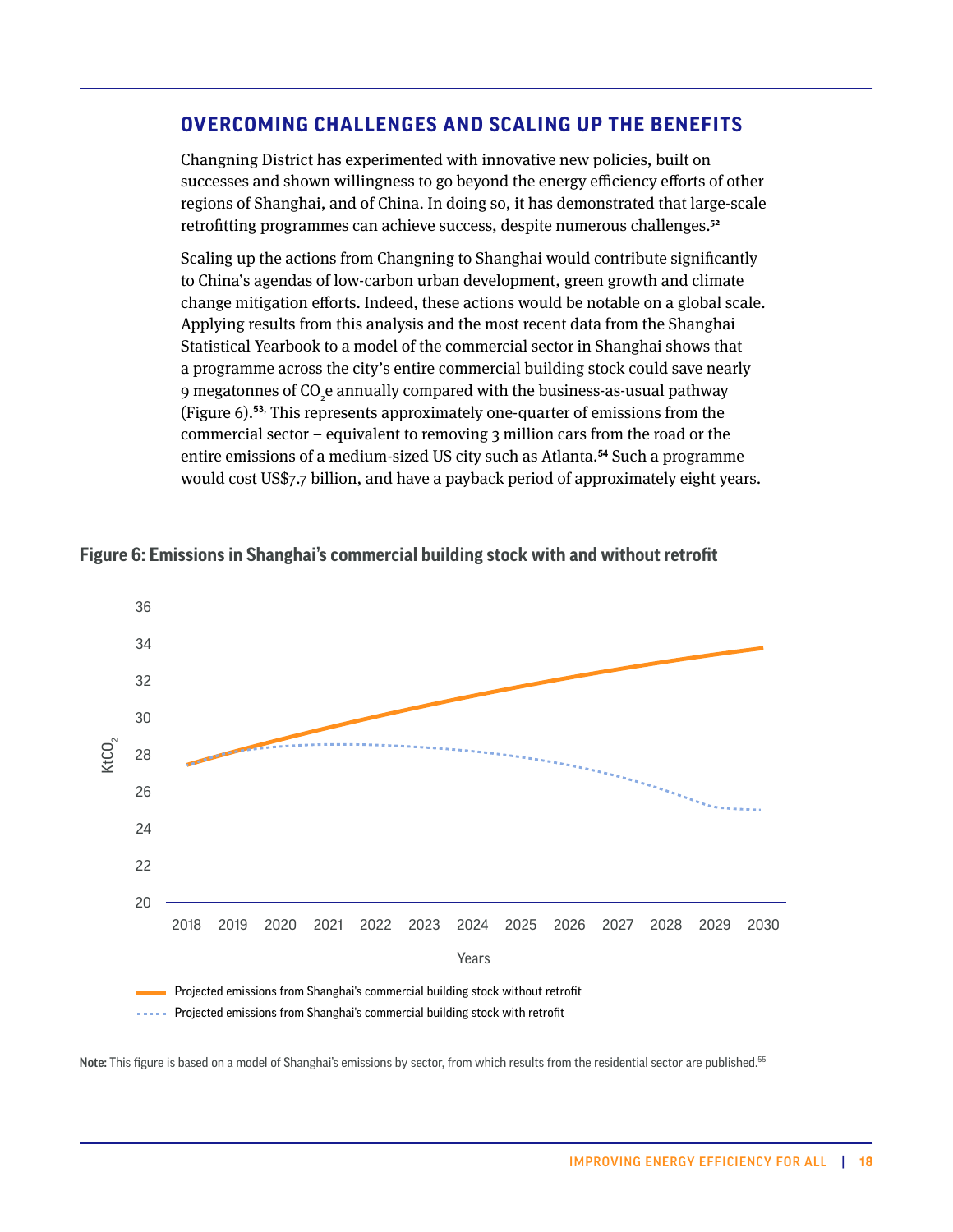This level of action would both meet China's targets for peaking greenhouse gas emissions by 2030 and a wider need to halve emissions in the same period. With support from decarbonising the electricity grid – which is the source of approximately three-quarters of emissions from the commercial sector**56** – emissions from the commercial sector in Shanghai could decline dramatically further. Beyond the impact on emissions and energy use, scaling up Changning's retrofitting programme citywide could generate substantial employment. Using established figures for the number of jobs created per million of investment, more than 110,000 job years of green employment could be created in skilled positions. Realising this opportunity will require concerted action from urban and national policymakers. While the overall financial case appears to be strong, many buildings will face individual challenges in raising funding as a result of particular issues – for example bespoke architectural features or business-specific challenges. In addition, many building owners may continue to see retrofitting as a lower priority than other uses of their time and resources. Subsidies to encourage retrofitting will therefore be critical. Meanwhile, the government can also consider the implicit role that subsidies for fossil fuels (including oil, natural gas and coal) play in discouraging retrofitting while contributing significantly to greenhouse gas emissions and poor air quality in cities.**<sup>57</sup>**

Governments will need to work more closely with the private sector to raise the levels of finance that will be required to achieve the necessary transformation of the building stock. Public-private partnerships are one well-established approach for this.**58** Such partnerships will need to be designed carefully to maximise public benefits for which there may not be an explicit monetary return and to ensure retrofits are sufficiently "deep" and do not only "cherry-pick" the lower-cost, higherreturn options, locking buildings or even entire cities into a mildly, rather than a deeply, decarbonised future.**<sup>59</sup>**

#### **Making data more timely**

Scaling the interventions implemented in Changning will require better information on the energy performance of the building stock. At the city level, statistical yearbooks lack data on energy efficiency and there is usually at least a two-year gap between data collection and release. This means that private, academic and public actors have an incomplete and already out-of-date picture of the opportunity for action. Improved data sets would not only make for more targeted interventions – and better, more reliable modelling – but would also enable planners to design interventions across entire neighbourhoods rather than single homes or offices, vastly improving the financial case for retrofitting by bundling actions together. Continuing to make energy performance data widely available by establishing city- and nationwide platforms for energy performance reporting – like the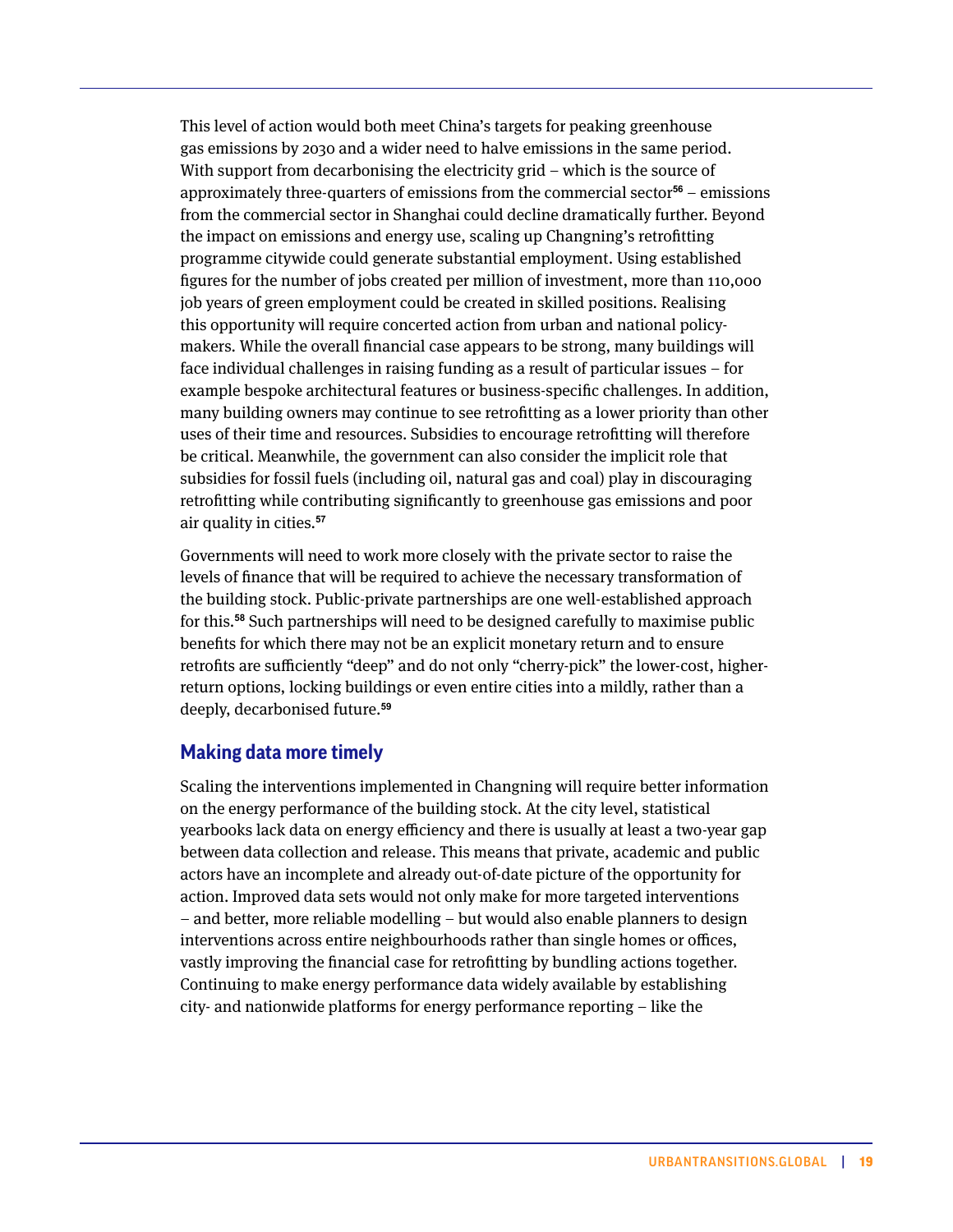Shanghai State Office Building and Large Public Building Energy Monitoring Centre – would significantly increase transparency and could in turn help to stimulate both investment and access to finance by demonstrating the viability of energy efficiency improvements.

### **Developing more stringent building standards**

Better data would form the basis for more stringent building standards, which are needed for both existing and new buildings. Existing initiatives, such as the Three Star System for energy performance, are purely voluntary, which creates gaps in energy efficiency data sets and potentially discourages the participation of building owners who know that their properties would have poor results.

Similarly, it will be vital to ensure that standards are user, rather than technology, focused,**60** and account for the ways in which people live and work in buildings in order to maximise the benefits to public health, economic productivity and well-being that can come with retrofits.**61** A "whole building" approach that takes into account the construction, management and use of buildings when both designing and assessing energy efficiency interventions, and that focuses on the energy efficiency outcomes rather than particular technologies, should form the basis of these improved standards. In this area, the approach China has taken in other areas of policy – namely target-setting at a national level, and support for experimentation and competition at the urban level – may yield benefits.**<sup>62</sup>**

### **Supporting coordination within and between districts**

National governments have a critical role to play in supporting coordination between the many and overlapping interests and needs of local governments, private actors and building owners, users and managers. Improving coordination not just within, but also between, districts would help to aggregate citywide opportunities for building owners and managers to participate in energy efficiency retrofitting schemes. This would help to reduce the high transaction costs involved for individual buildings and help to address concerns about competitiveness – two major barriers that remain in Changning.**63** One way in which national governments could improve coordination would be to help cities establish dedicated umbrella agencies – like Changning's Low Carbon Office, but at city- rather than district-level – that would manage the roles, responsibilities and expectations of all actors. An office like this could also facilitate research and knowledge transfer by identifying and communicating best practices; raise awareness and education about green design; and build technical and institutional capacity to design and implement energy efficiency programmes.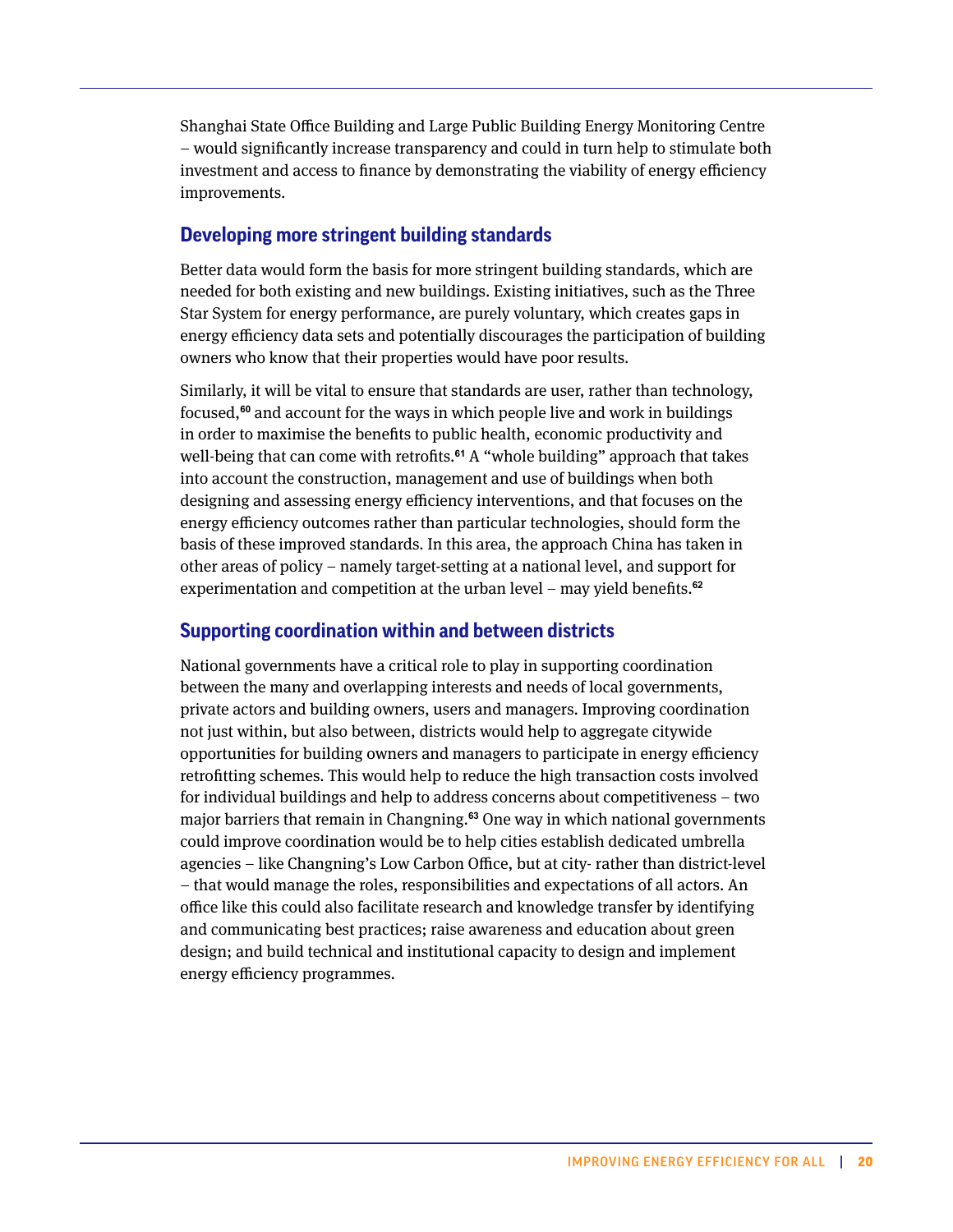# <span id="page-20-0"></span>**Policy recommendations 5.**

Five main policy recommendations emerge from this study:

### **1. Create a national action plan for zero-carbon building stock, demonstrating the potential of energy efficiency retrofitting through public buildings**

At the national level a comprehensive political, legislative and fiscal framework is needed which offers or enables access to finance, sets stringent building standards, establishes incentives to engage in ambitious improvements and provides transparency on progress. Energy market reform should also be a key objective of any national plan for zero-carbon building stock, given that decarbonisation of electricity grids is crucial for achieving transformative change in the commercial buildings sector and for building low-carbon cities more generally. As well as taking specific actions as part of a plan-zero carbon building stock (such as those outlined in the following recommendations), national governments can put in place a broader supporting governance framework. For example, national governments should help cities to establish dedicated coordination bodies – like Changning's Low Carbon Office – through which agencies can engage across sectors and share best practices, and they should build capacity by educating built environment professionals on energy efficiency, for example by offering accreditation in green design.**64** National governments should also lead by example, ensuring that all public buildings adhere to or exceed stringent building standards and disclosing publicly their energy performance (see recommendations 3, 4 and 5).

#### **2. Maintain subsidies for energy efficiency retrofitting while stimulating market investment**

As well as legislative support, the national government should offer financial incentives to stimulate market development, such as access to public subsidies for ambitious renovation projects that reduce energy consumption by more than half. Central subsidies can drive local matching funds and thus stimulate market investments.**65** Linking the subsidy level to the savings achieved may encourage energy companies and building owners to undertake bolder renovations than they may otherwise pursue. Establishing a revolving fund, wherein savings from investments in energy efficiency are captured and reinvested, can reduce the cost of the subsidies to the government.**66** Such investments can benefit the national government since energy-efficient buildings can also improve conditions for, and the productivity of, inhabitants. Accounting ccounting for such positive effects in cost-benefit analyses could increase the feasibility of deeper renovations and ensure the full range of energy and non-energy related benefits can be captured.**<sup>67</sup>**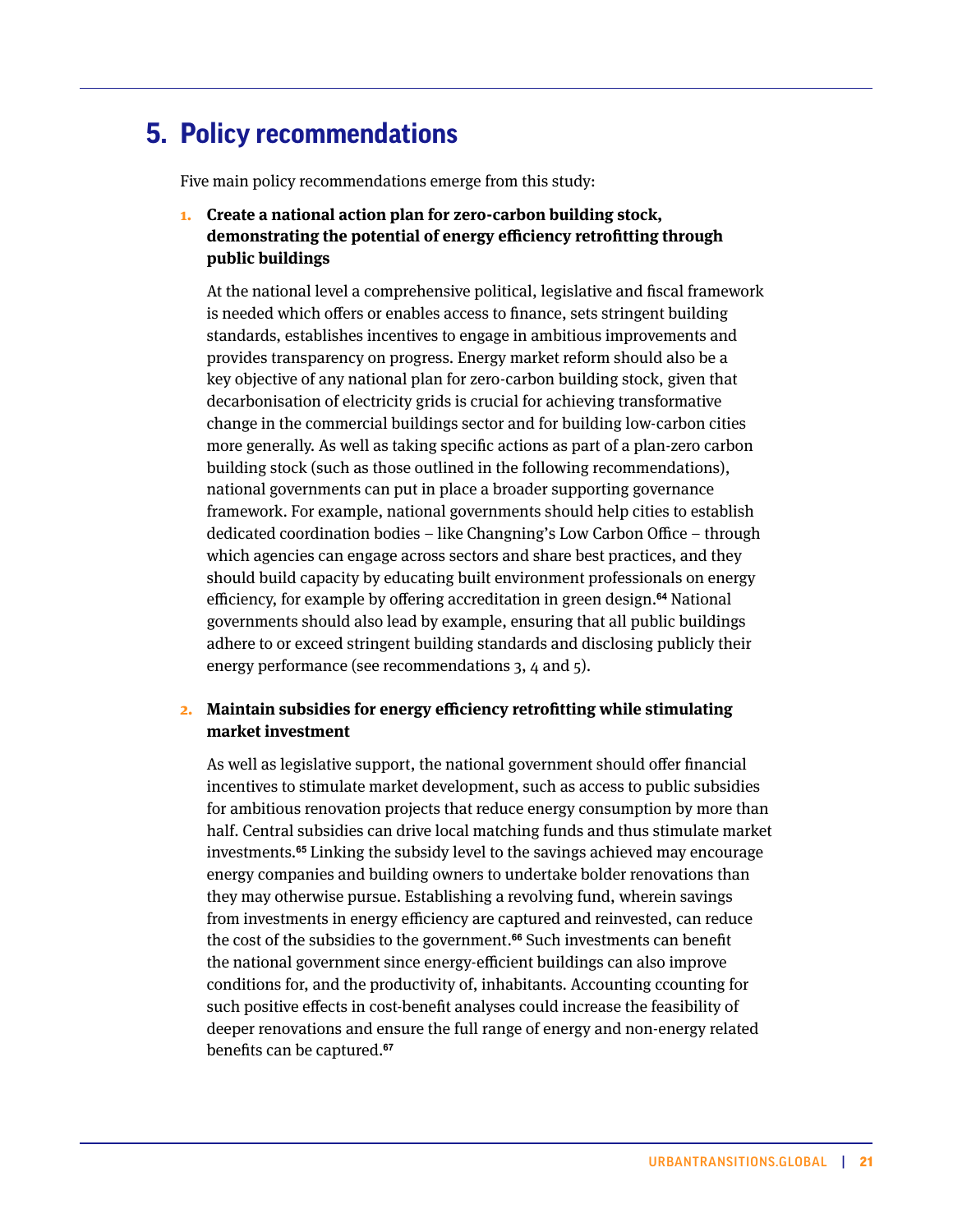#### **3. Develop energy efficiency benchmarks for existing buildings and require all buildings to publicly disclose their energy performance**

China's Three Star System for labelling the energy performance of new buildings is relatively new and still voluntary. The national government can put in place and enforce legislation that requires all buildings – new and existing – to publicly disclose their energy performance. This will help to identify and target savings opportunities, as well as serve to monitor the effectiveness of building retrofitting and identify best practices. A ranking system recognising buildings that significantly and cost-effectively reduce their energy consumption may encourage greater participation in the pursuit of energy efficiency. Such a system should be supported by reliable and accessible data. A nationwide secure online monitoring platform – like the one launched in Changning and rolled out across Shanghai – could clarify for financiers the economic rationale of retrofitting while also helping governments, energy companies and building owners to identify savings opportunities and target interventions more precisely. Centralising such a platform could allow the national government to rank municipalities based on their energy performance and would remove the possibility of local data manipulation.**<sup>68</sup>**

#### **4. Make energy efficiency retrofitting mandatory for buildings that do not meet energy performance requirements**

The national government should adopt more stringent green building standards and appliance-based energy efficiency standards that track whole building energy consumption rather than energy savings brought about by specific renovations. Specific actions in the shorter term could include mandating that all government agencies reduce their energy consumption through retrofitting and making retrofitting compulsory for any building that does not meet designated performance standards. Revenue generated through fines for non-compliance could in turn finance compliance measures. Voluntary targets for exceeding minimum standards may help to incentivise private actors.**69** Legislation can be introduced to work towards this goal, for example mandating that all planning applications for renovations must meet a certain standard (like in Toronto, Canada) or that buildings must be improved to a certain standard before a (new) lease or deed of sale is issued. This must be accompanied by access to finance (see recommendation 1); other opportunities include providing favourable loan conditions for potential buyers who intend to retrofit to higher standards.

### **5. Encourage city governments to set ambitious building energy efficiency targets that exceed those of national targets**

Changning has demonstrated the potential for testing innovative and bold approaches to retrofitting, gaining recognition for its efforts and encouraging other parts of Shanghai to follow suit. Other cities looking to show leadership in energy efficiency should be allowed and encouraged to set ambitious targets that go beyond those set at national level, as Beijing in China, Vancouver in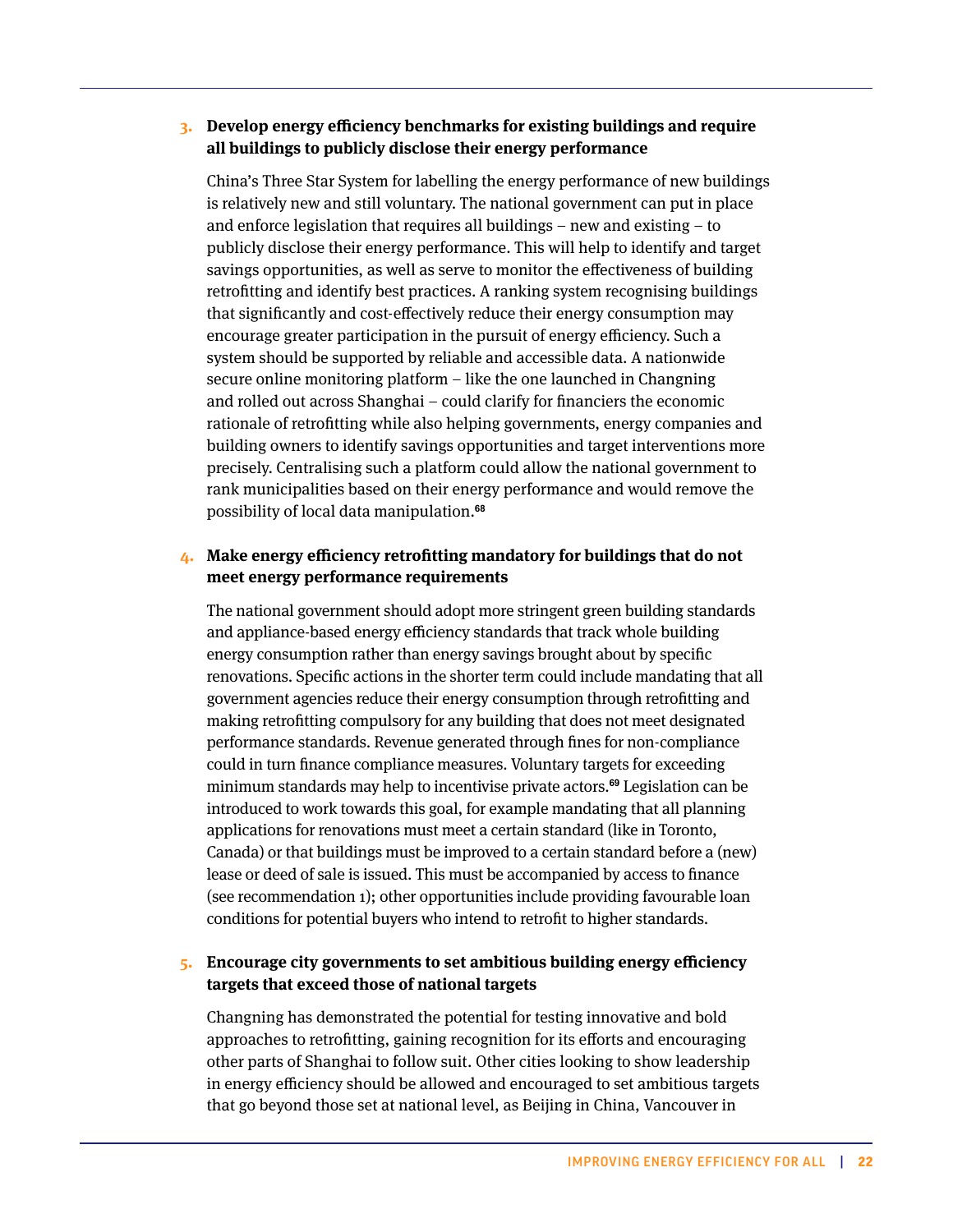<span id="page-22-0"></span>Canada and Houston in the US, for example, have done.**70** Worldwide, many urban authorities are constrained by national construction regulations, where standard building codes and energy performance targets are applied. National governments should instead put in place flexible retrofitting guidelines that can be adapted to suit local circumstances, including *minimum* energy performance targets that cities can increase to match their own ambitions. Demonstration projects help to highlight successful interventions, while citywide performance ranking systems can help to spur competition.

# **Conclusions 6.**

Reducing energy use in buildings – and particularly in China's buildings – can significantly contribute to global progress towards the Paris Agreement objectives and the SDGs. The buildings sector in China is responsible for a fifth of the country's energy consumption and a quarter of greenhouse gas emissions.**<sup>71</sup>** Aggressive action in this area could be transformative on a global scale.

The district of Changning in Shanghai is a pioneer in China's green buildings sector, having established the country's first online platform for monitoring the energy performance of buildings, formed a dedicated governance entity to coordinate its efforts in energy efficiency retrofitting, and worked with national and international actors to roll out a successful retrofitting programme across almost half of the district's public commercial floor space.

These efforts have since been expanded beyond Changning's borders into wider Shanghai and are reducing the city's emissions by 190,000 tCO<sub>2</sub>e every year. Scaling these actions even further, across all commercial buildings in Shanghai, could save nearly 9 megatonnes of CO<sub>2</sub>e annually compared with the business-as-usual pathway, reducing emissions from the commercial sector by one quarter. Not only would doing this cover its costs, but it would even start to generate financial returns after just eight years.

There are also additional incentives for national governments to foster such programmes: retrofitting comes with a host of co-benefits generated by improved energy efficiency in buildings. These co-benefits include better indoor conditions, which means healthier and more productive workers, and more sought-after premises, which can be sold or rented for a higher price.

Accelerating energy efficiency initiatives for buildings, both in China and elsewhere, will require strong support from national governments in terms of providing resources, offering incentives, and identifying and correcting inadequacies. A national action plan for zero-carbon building stock with an accompanying fiscal and governance framework – drawing on successes demonstrated in Changning – would be a major first step towards healthier and more sustainable cities, with significant benefits for the economy, society and the environment.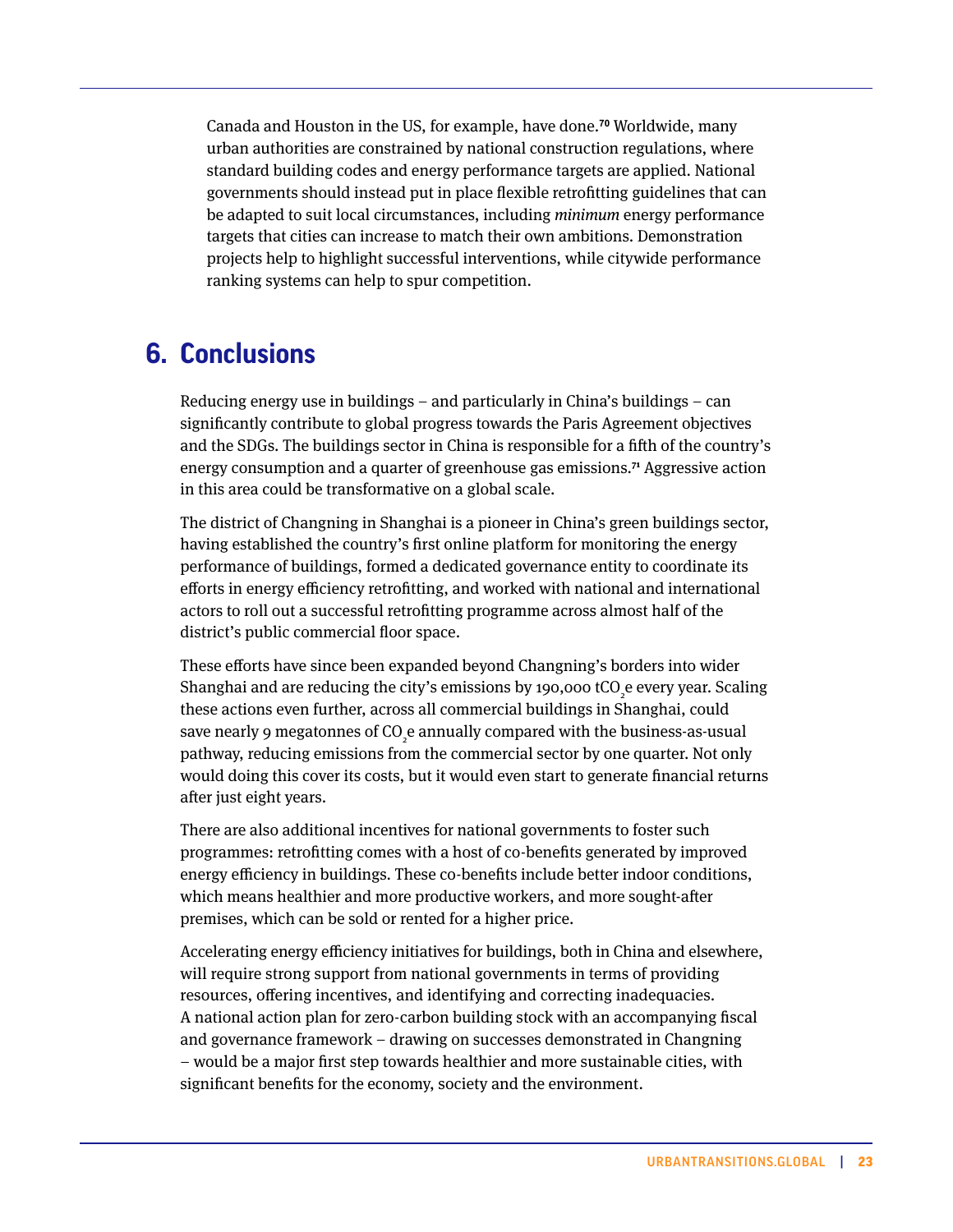## <span id="page-23-0"></span>**ENDNOTES**

1. International Energy Agency, 2016. *Energy technology perspectives* 2016. IEA, Paris, France. Available at: [www.iea.org/reports/energy-technology-perspectives-2016.](https://www.iea.org/reports/energy-technology-perspectives-2016)

Seto K.C., Dhakal, S., Bigio, A., Blanco, H., Delgado, G.C., et al., 2014. Chapter 12: Human settlements, infrastructure and spatial planning. In *Climate Change 2014: Mitigation of Climate Change. Contribution of Working Group III to the Fifth Assessment Report of the Intergovernmental Panel on Climate Change.* O. Edenhofer, R. Pichs-Madruga, Y. Sokona, E. Farahani, S. Kadner, et al. (eds.). Cambridge University Press, Cambridge, UK, and New York.

2. Nicholson, P., 2016. Living with water: the sponge city programme – a focus on the city of Wuhan, China. Arcadis. Available at: [https://waterbucket.ca/gi/wp-content/uploads/](https://waterbucket.ca/gi/wp-content/uploads/sites/4/2019/01/Sponge-CIties_Peter-Nicholson.pdf) [sites/4/2019/01/Sponge-CIties\\_Peter-Nicholson.pdf](https://waterbucket.ca/gi/wp-content/uploads/sites/4/2019/01/Sponge-CIties_Peter-Nicholson.pdf).

Hawkins, A., 2019. The grey wall of China: inside the world's concrete superpower. Guardian. Available at: [www.theguardian.com/cities/2019/feb/28/](https://www.theguardian.com/cities/2019/feb/28/the-grey-wall-of-china-inside-the-worlds-concrete-superpower) [the-grey-wall-of-china-inside-the-worlds-concrete-superpower](https://www.theguardian.com/cities/2019/feb/28/the-grey-wall-of-china-inside-the-worlds-concrete-superpower).

- 3. China Economic Review, 2013. How will a slowing China cope with rapidly ageing buildings? Available at: [https://chinaeconomicreview.com/unstable-foundations-part-2.](https://chinaeconomicreview.com/unstable-foundations-part-2/)
- 4. International Energy Agency, 2016. *Energy technology perspectives 2016*

Lee, P., Lam, P.T.I., Yik, F.W.H. and Chan, E.H.W., 2013. Probabilistic risk assessment of the energy saving shortfall in energy performance contracting projects: a case study. *Energy Build,* 66. 353–363.

- 5. Kammen, D.M. and Sunter, D.A., 2016. City-integrated renewable energy for urban sustainability. *Science* 352(6288). 922–928.
- 6. World Green Building Council, 2019. Green building and the Sustainable Development Goals. Available at: [www.worldgbc.org/green-building-sustainable-development-goals.](https://www.worldgbc.org/green-building-sustainable-development-goals)
- 7. United Nations, 2016. *New Urban Agenda.* UN Habitat, Nairobi, Kenya.
- 8. United Nations, n.d. The Sustainable Development Agenda. Available at: [www.un.org/](http://www.un.org/sustainabledevelopment/development-agenda) [sustainabledevelopment/development-agenda](http://www.un.org/sustainabledevelopment/development-agenda).
- 9. Coalition for Urban Transitions, 2019. *Climate Emergency, Urban Opportunity: How National Government Can Secure Economic Prosperity and Avert Climate Catastrophe by Transforming Cities.* Coalition for Urban Transitions, London and Washington, DC. Available at: [https://](https://www.globalcovenantofmayors.org/wp-content/uploads/2019/09/Climate-Emergency-Urban-Opportunity-report.pdf) [www.globalcovenantofmayors.org/wp-content/uploads/2019/09/Climate-Emergency-Urban-](https://www.globalcovenantofmayors.org/wp-content/uploads/2019/09/Climate-Emergency-Urban-Opportunity-report.pdf)[Opportunity-report.pdf](https://www.globalcovenantofmayors.org/wp-content/uploads/2019/09/Climate-Emergency-Urban-Opportunity-report.pdf).
- 10. Coalition for Urban Transitions, 2019. *Climate Emergency, Urban Opportunity.*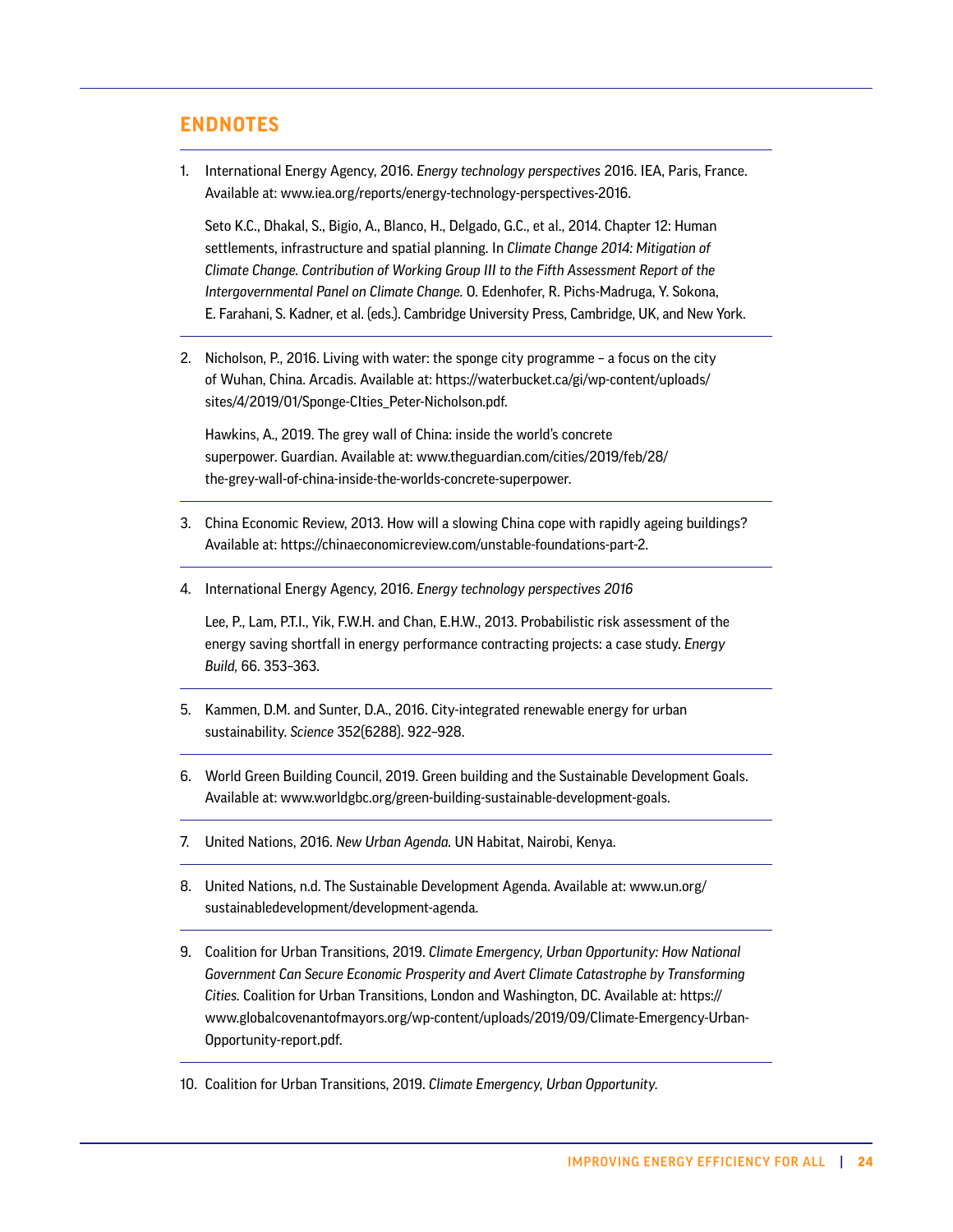- 11. Gouldson, A., Colenbrander, S., Sudmant, A., McAnulla, F., Kerr, N., et al., 2015. Exploring the economic case for climate action in cities. *Global Environmental Change,* 35. 93–105. DOI: 10.1016/j.gloenvcha.2015.07.009.
- 12. Lucon O., Ürge-Vorsatz, D., Zain Ahmed, A., Akbari, H., Bertoldi, P., et al., 2014. Buildings. *In Climate Change 2014: Mitigation of Climate Change. Contribution of Working Group III to the Fifth Assessment Report of the Intergovernmental Panel on Climate Change.* O. Edenhofer, R. Pichs-Madruga, Y. Sokona, E. Farahani, S. Kadner, et al. (eds.). Cambridge University Press, Cambridge, UK, and New York.
- 13. Freas, B., 2016. Retrofits are key to an energy efficient building stock. Forbes. Available at: www.forbes.com/sites/pikeresearch/2016/04/13/energy-efficient-building/#e9dbec348f80.
- 14. Cabeza, L.F., Rincón, L., Vilariño, V., Pérez, G. and Castell, A., 2014. Life cycle assessment (LCA) and life cycle energy analysis (LCEA) of buildings and the building sector: A review. *Renewable & Sustainable Energy Reviews,* 29. 394–416.
- 15. Gouldson et al., 2015. Exploring the economic case for climate action in cities.
- 16. Levine, M., Feng, W., Ke, J., Hong, T., Zhou, N. and Pan, Y., 2012. *A retrofit tool for improving energy efficiency of commercial buildings.* Paper presented at ACEEE Summer Study Conference.
- 17. C40, 2018. *Constructing a new low carbon future: How Chinese cities are scaling ambitious building energy-efficiency solutions.* C40, London, UK. Available at: [https://www.c40.org/](https://www.c40.org/researches/constructing-a-new-low-carbon-future-china) [researches/constructing-a-new-low-carbon-future-china](https://www.c40.org/researches/constructing-a-new-low-carbon-future-china).
- 18. Tsinghua University, 2018. *Annual report on China building energy efficiency.* Tsinghua Building Energy Research Center, Beijing, China.
- 19. The Energy Research Institute of the National Development and Reform Commission of China, Lawrence Berkeley National Laboratory and Rocky Mountain Institute, 2016. *Reinventing fire: China – a roadmap for China's revolution in energy consumption and production to 2050*.
- 20. Ge, J., Feng, W., Zhou, N., Levine M. and Szum, C., 2017. *Accelerating energy efficiency in China's existing commercial buildings – Part 1: barrier analysis.* Energy Analysis and Environmental Impacts Division Lawrence Berkeley National Laboratory China Energy Group, Berkley, CA. Available at: [https://china.lbl.gov/sites/default/files/lbnl-2001078\\_](https://china.lbl.gov/sites/default/files/lbnl-2001078_accelerating_energy_efficiency_in_chinas_existing_commercial_buildings_-_part_1_1219.pdf) [accelerating\\_energy\\_efficiency\\_in\\_chinas\\_existing\\_commercial\\_buildings\\_-\\_part\\_1\\_1219.pdf.](https://china.lbl.gov/sites/default/files/lbnl-2001078_accelerating_energy_efficiency_in_chinas_existing_commercial_buildings_-_part_1_1219.pdf)
- 21. World Bank, 2013. *Project information document: green energy schemes for low-carbon city in Shanghai.* World Bank, Washington, DC. Available at: [http://documents.worldbank.org/](http://documents.worldbank.org/curated/en/276671468024238431/pdf/PID-Print-P127035-02-17-2013-1361149700790.pdf) [curated/en/276671468024238431/pdf/PID-Print-P127035-02-17-2013-1361149700790.pdf](http://documents.worldbank.org/curated/en/276671468024238431/pdf/PID-Print-P127035-02-17-2013-1361149700790.pdf).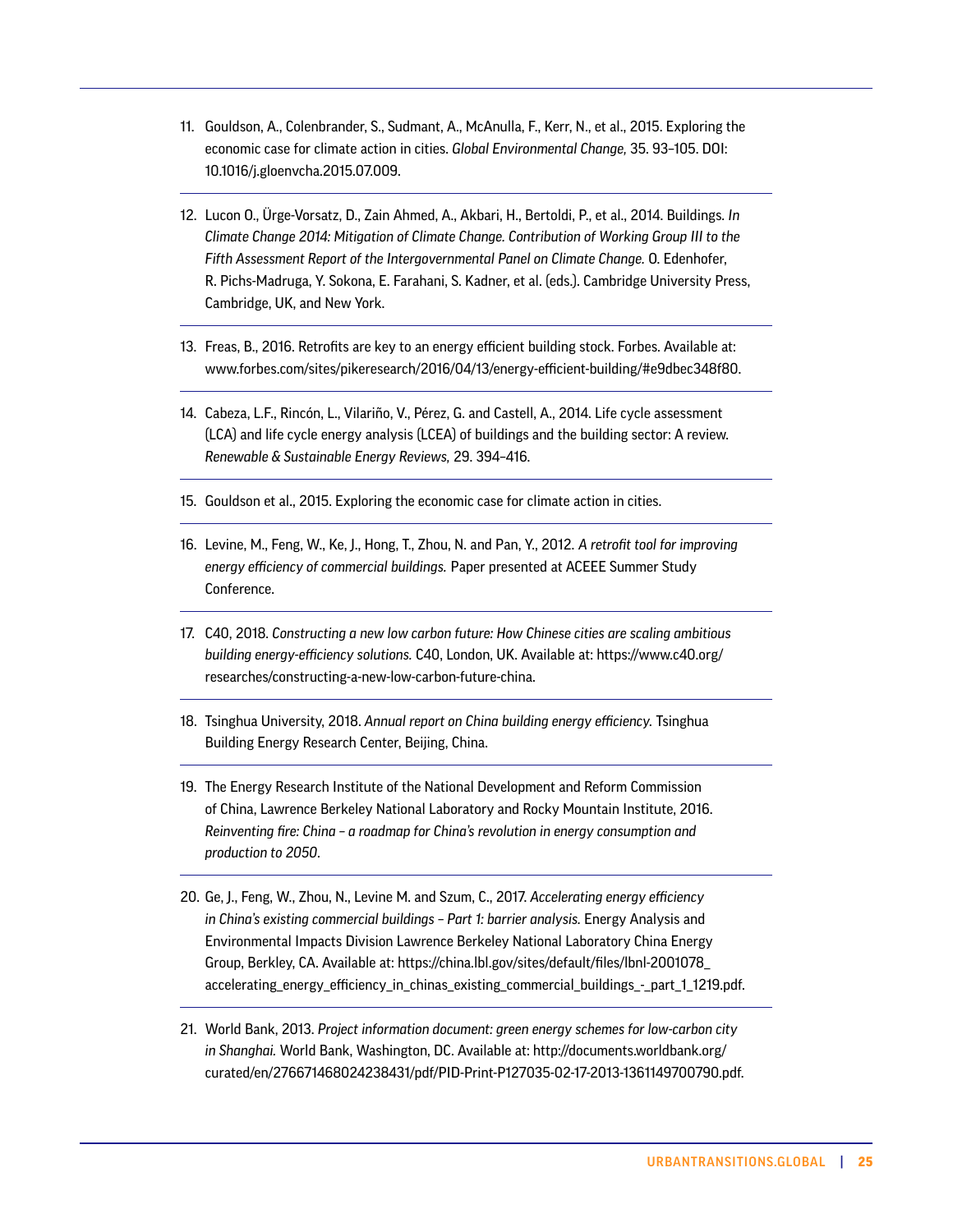- 22. He, Q., Jiang, X., Gouldson, A., Sudmant, A., Guan, D., et al., 2016. Climate change mitigation in Chinese megacities: a measures-based analysis of opportunities in the residential sector. *Applied Energy,* 184(December). 769–778. DOI:10.1016/j.apenergy.2016.07.112.
- 23. He et al., 2016. Climate change mitigation in Chinese megacities.
- 24. Nicholson, 2016. Living with water: the sponge city programme.

Hawkins, 2019. The grey wall of China.

- 25. China Economic Review, 2013. How will a slowing China cope with rapidly ageing buildings?
- 26. Junilla, S., Horvath, A. and Guggemos, A., 2006. Life-cycle assessment of office buildings in Europe and the United States. *Journal of Infrastructure Systems,* March. 10–17.

Perez Fernandez, N., 2008. The influence of construction materials on life-cycle energy use and carbon dioxide emissions of medium size commercial buildings. School of Architecture, Victoria University of Wellington.

Ramesh, T., Prakasha, R. and Shuklab, K.K., 2010. Life cycle energy analysis of buildings: an overview. *Energy and Buildings,* 42.1592–1600.

- 27. International Energy Agency, 2016. *Energy technology perspectives 2016.*
- 28. C40, 2018. *Constructing a new low carbon future.*
- 29. Tsinghua University, 2018. *Annual report on China building energy efficiency.*
- 30. Liu, X., Ge, J., Feng, W. and Zhou, N., 2017. *An overview of the US Better Buildings Initiative as a model for other countries.* China Energy Group, Lawrence Berkeley National Lab, Berkley, CA.
- 31. Feng, K., Hubacek, K., Sun, L. and Liu Z., 2014. Consumption-based CO2 accounting of China's megacities: the case of Beijing, Tianjin, Shanghai and Chongqing. *Ecological Indicators,* 47. 26–31. DOI:10.1016/j.ecolind.2014.04.045.
- 32. Levine et al., 2012. A retrofit tool for improving energy efficiency of commercial buildings.
- 33. World Bank, 2019. *Implementation completion and results report for the green energy for lowcarbon city in Shanghai project.* World Bank, Washington, DC. Available at: [http://projects.](http://projects.worldbank.org/P127035/green-energy-schemes-low-carbon-city-shanghai-china?lang=en) [worldbank.org/P127035/green-energy-schemes-low-carbon-city-shanghai-china?lang=en](http://projects.worldbank.org/P127035/green-energy-schemes-low-carbon-city-shanghai-china?lang=en).
- 34. Shanghai Urban and Rural Construction and Management Committee, 2014. *Annual energy consumption monitoring report of Shanghai State Office Building and Large Public Building* (in Chinese). Available at: [www.shjzjn.org/SysCommService//Web/uploadfile/](http://www.shjzjn.org/SysCommService//Web/uploadfile/APPmaterialfiles/20170816/201708160104543968908.pdf) [APPmaterialfiles/20170816/201708160104543968908.pdf.](http://www.shjzjn.org/SysCommService//Web/uploadfile/APPmaterialfiles/20170816/201708160104543968908.pdf)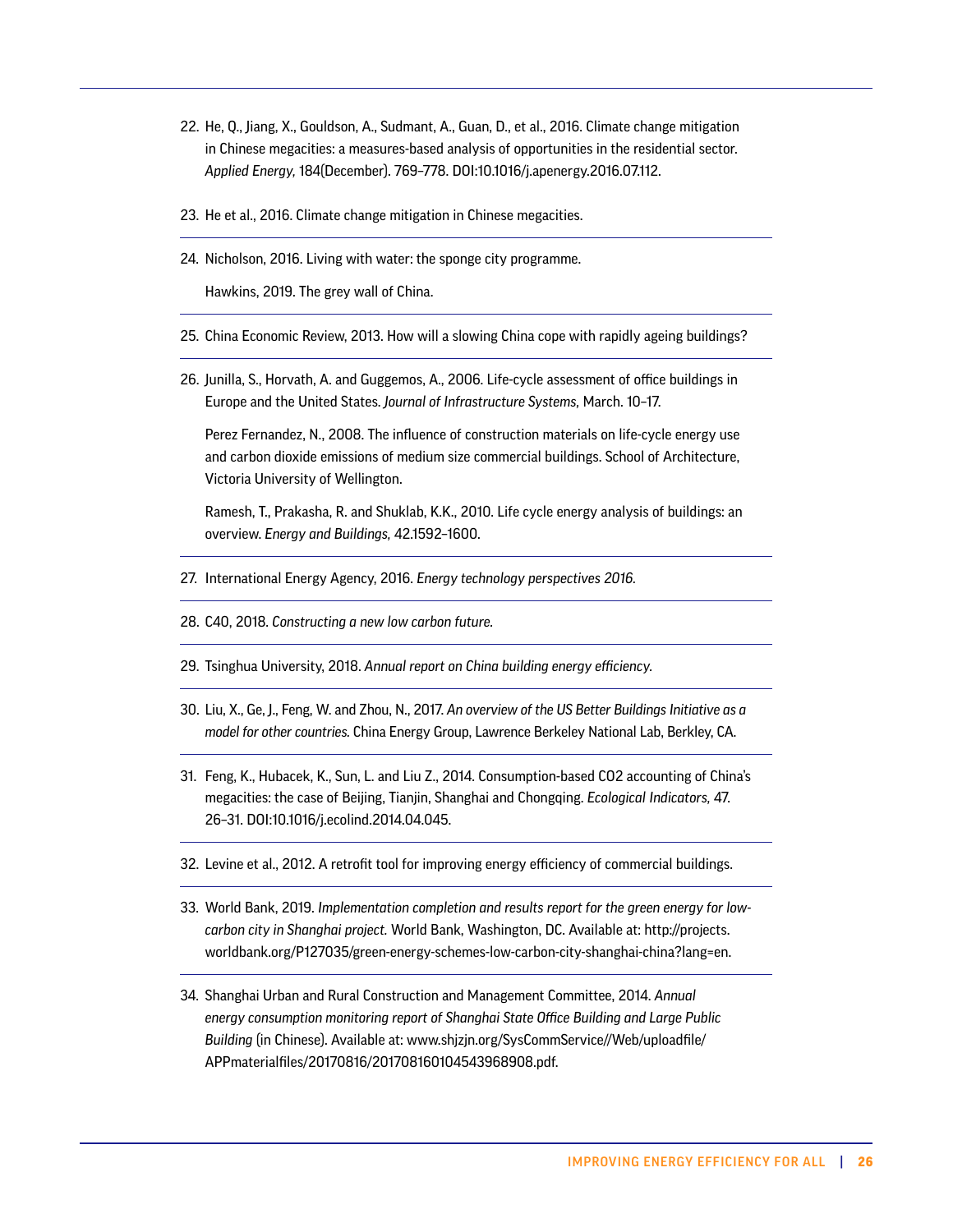- 35. He et al., 2016. Climate change mitigation in Chinese megacities.
- 36. Sudmant, A., Gouldson, A., Millward-Hopkins, J., Scott, K. and Barrett, J., 2018. Producer cities and consumer cities: using production-and consumption-based carbon accounts to guide climate action in China, the UK, and the US. *Journal of Cleaner Production,* 176. 654–662.
- 37. Hou, J., Liu, Y., Wu, Y., Zhou, N. and Feng, W., 2016. Comparative study of commercial building energy-efficiency retrofit policies in four pilot cities in China. *Energy Policy,* 88. 204–215.
- 38. Hou et al., 2016. Comparative study of commercial building energy-efficiency retrofit policies; World Bank, 2019. *Implementation completion and results report.*
- 39. Steer, A., 2018. What is the future of green building? Blog, World Resources Institute. Available at: [www.wri.org/blog/2018/06/qa-what-future-green-building](https://www.wri.org/blog/2018/06/qa-what-future-green-building).
- 40. World Bank, 2019. *Implementation completion and results report.*
- 41. World Bank, 2019. *Implementation completion and results report.*
- 42. IPCC, 2018. *Global warming of 1.5°C. An IPCC Special Report on the impacts of global warming of 1.5°C above pre-industrial levels and related global greenhouse gas emission pathways, in the context of strengthening the global response to the threat of climate change, sustainable development, and efforts to eradicate poverty.* V. Masson-Delmotte, P. Zhai, H.O. Pörtner, D. Roberts, J. Skea, et al. (eds.). In Press.
- 43. He et al., 2016. Climate change mitigation in Chinese megacities.
- 44. Junilla et al., 2006. Life-cycle assessment of office buildings in Europe and the United States; Perez Fernandez, 2008. The influence of construction materials on life-cycle energy use and carbon dioxide emissions of medium size commercial buildings.

Ramesh et al., 2010. Life cycle energy analysis of buildings.

- 45. He et al., 2016. Climate change mitigation in Chinese megacities.
- 46. It is important to note that subsidies built into the cost of energy for example, through implicit and explicit subsidies to coal-fired electricity generation – are not included in this analysis, but only those outlined in the previous section (see Policy Context) that target energy efficiency improvements in commercial and public buildings.
- 47. Nilashi, M., Zakaria, R., Ibrahim, O., Majid, M.Z.A., Mohamad Zin, R., et al., 2015. A knowledgebased expert system for assessing the performance level of green buildings. Knowledge-Based Systems, 86( June). 194–209.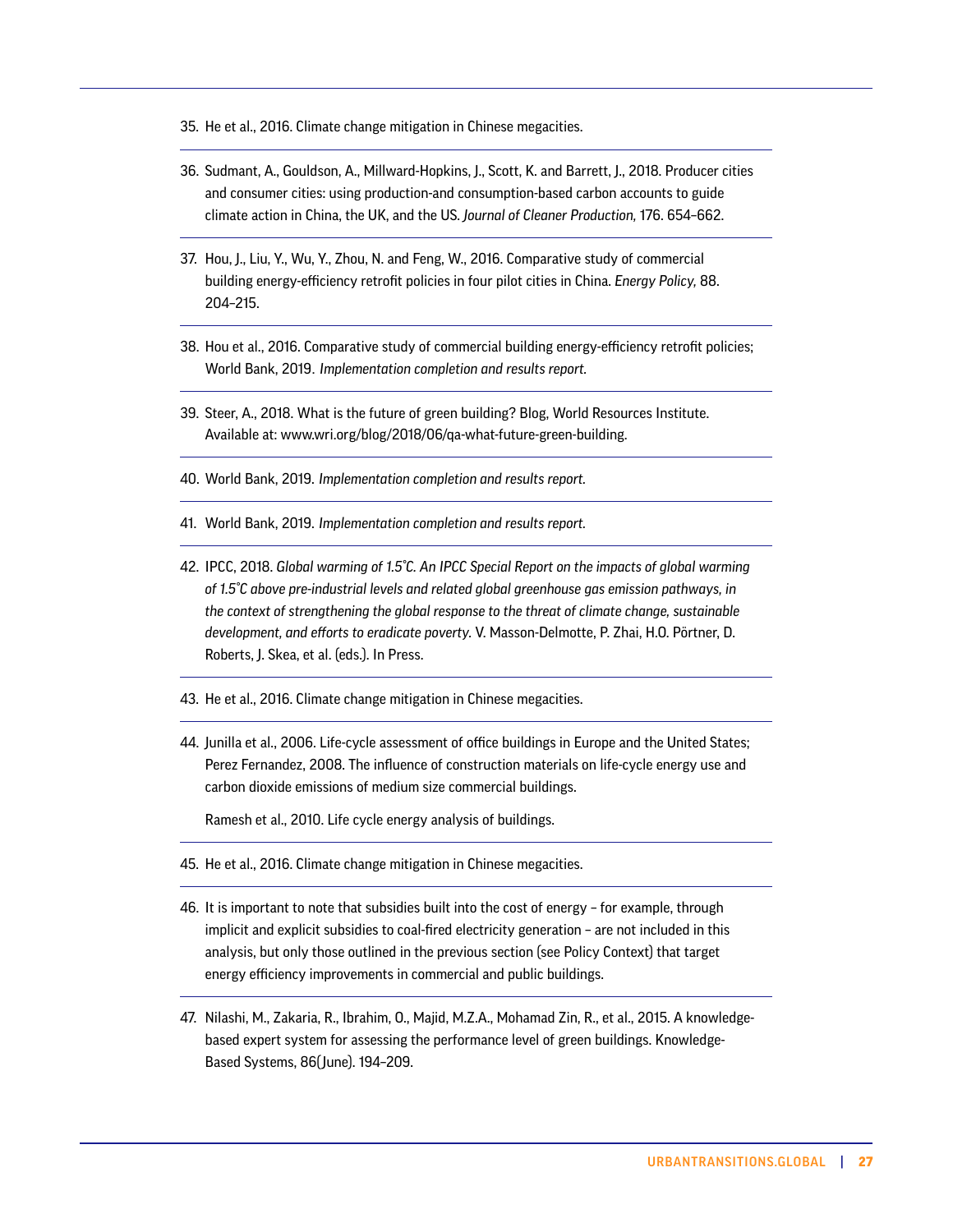Li, J. and Colombier M., 2009. Managing carbon emissions in China through building energy efficiency. *Journal of Environmental Management*, 90(8). 2436–2447.

- 48. International Energy Agency, 2014. *Capturing the multiple benefits of energy efficiency.* IEA, Paris, France.
- 49. Ryan, L. and Campbell, N., 2014. *Spreading the net: The multiple benefits of energy efficiency improvements.* IEA, Paris, France. Available at: [www.iea.org/media/workshops/2014/eeu/](http://www.iea.org/media/workshops/2014/eeu/industry/IEA_Industrialnonenergybenefitsbackgroundpaper_FINAL.pdf) [industry/IEA\\_Industrialnonenergybenefitsbackgroundpaper\\_FINAL.pdf](http://www.iea.org/media/workshops/2014/eeu/industry/IEA_Industrialnonenergybenefitsbackgroundpaper_FINAL.pdf).
- 50. Mikulić, C., Rašić Bakarić, I. and Slijepčević, S., 2016. The socioeconomic impact of energy saving renovation measures in urban buildings. *Economic Research,* 29(1). 1109–1125.
- 51. Tsinghua University, 2018. Annual report on China building energy efficiency. 101–108.

C40, 2018. *Constructing a new low carbon future.* 

- 52. World Bank, 2013. *Project information document: green energy schemes for low-carbon city in Shanghai.*
- 53. Shanghai Municipal Bureau of Statistics, 2018. *Shanghai Statistical Yearbook 2017.* Available at: [www.chinayearbooks.com/tags/shanghai-statistical-yearbook](https://www.chinayearbooks.com/tags/shanghai-statistical-yearbook).

He et al., 2016. Climate change mitigation in Chinese megacities.

- 54. Sudmant et al., 2018. Producer cities and consumer cities.
- 55. He et al., 2016. Climate change mitigation in Chinese megacities.
- 56. Coalition for Urban Transition, 2019. *Climate Emergency, Urban Opportunity.*
- 57. International Monetary Fund, 2019. Global fossil fuel subsidies remain large: an update based on country-level estimates. IMF, Washington, DC. Available at: [www.imf.org/en/](https://www.imf.org/en/Publications/WP/Issues/2019/05/02/Global-Fossil-Fuel-Subsidies-Remain-Large-An-Update-Based-on-Country-Level-Estimates-46509) [Publications/WP/Issues/2019/05/02/Global-Fossil-Fuel-Subsidies-Remain-Large-An-Update-](https://www.imf.org/en/Publications/WP/Issues/2019/05/02/Global-Fossil-Fuel-Subsidies-Remain-Large-An-Update-Based-on-Country-Level-Estimates-46509)[Based-on-Country-Level-Estimates-46509.](https://www.imf.org/en/Publications/WP/Issues/2019/05/02/Global-Fossil-Fuel-Subsidies-Remain-Large-An-Update-Based-on-Country-Level-Estimates-46509)
- 58. Yu, P.S., Chen, Z.Z. and Sun, J., 2018. Innovative financing: an empirical study on public–private partnership securitisation in China. *Australian Economic Papers*, 57(3). DOI[:10.1111/1467-8454.12120.](https://doi.org/10.1111/1467-8454.12120)
- 59. International Energy Agency, 2017. *Deep energy retrofit a guide for decision makers.*  New Buildings Institute, Portland, OR.

Gouldson et al., 2015. Exploring the economic case for climate action in cities.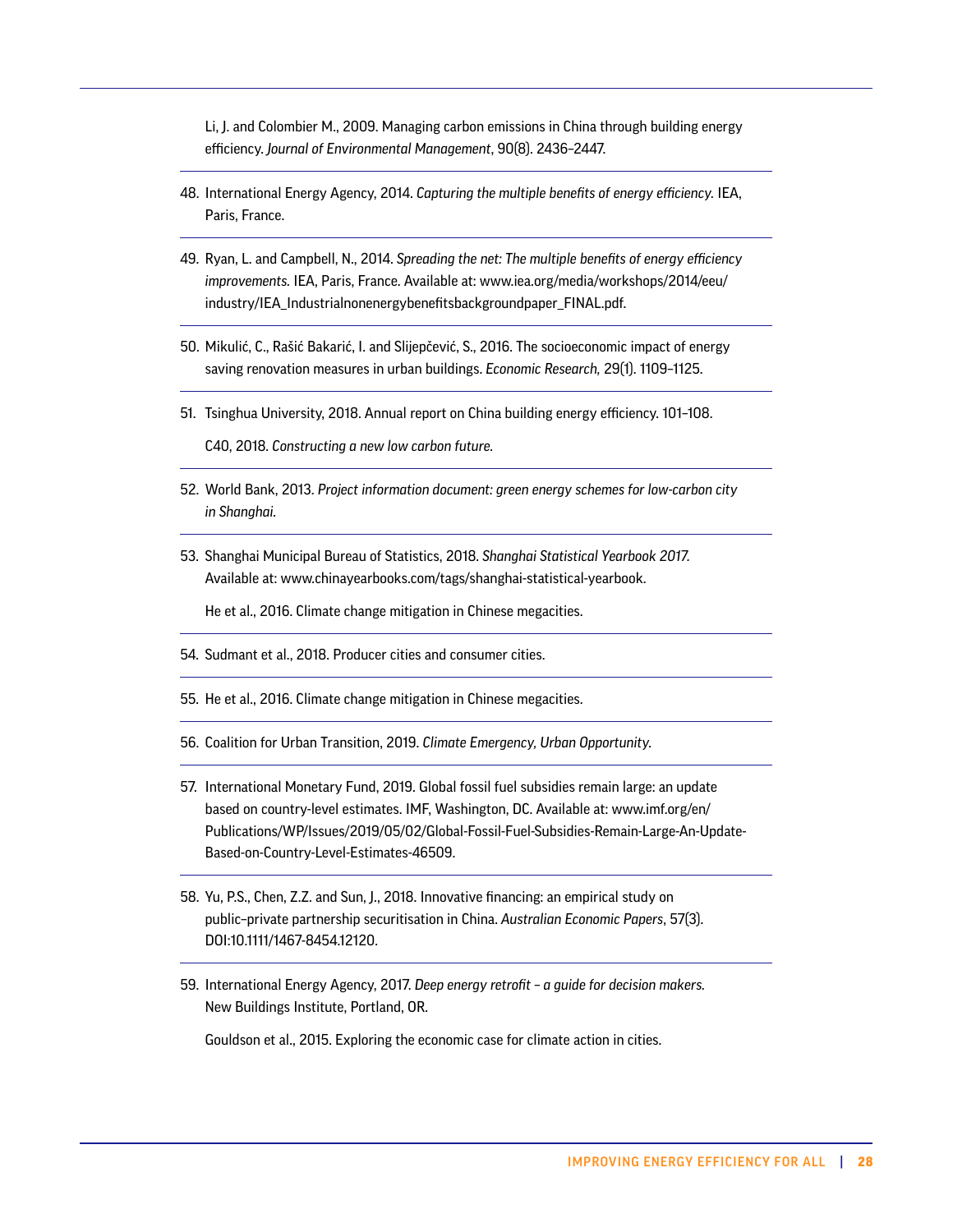- 60. Galvin, R. and Sunnika-Blank, M., 2017. Ten questions concerning sustainable domestic thermal retrofit policy research. *Building and Environment,* 118. 377–388.
- 61. Gouldson, A., Kerr, N., Millward-Hopkins, J., Freeman, M.C., Topi, C. and Sullivan, R., 2015. Innovative financing models for low carbon transitions: exploring the case for revolving funds for domestic energy efficiency programmes. *Energy Policy*, 86. 739–748.
- 62. McGranahan, G. and Martine, G., 2014. *Urban growth in emerging economies: lessons from the BRICS.* Routledge, Abingdon, UK, and New York.
- 63. World Bank, 2019. *Implementation completion and results report.*
- 64. Khanna, N.Z., Romankiewicz, J., Zhou, N. and Feng, W., 2014. From Platinum to Three Stars: comparative analysis of U.S. and China green building rating programs. Paper submitted to the ACEEE Summer Study on Energy Efficiency in Buildings, July 2014, California.
- 65. Hou et al., 2016. Comparative study of commercial building energy-efficiency retrofit policies.
- 66. Gouldson et al., 2015. Innovative financing models for low carbon transitions.
- 67. Semprini, G., Gulli, R. and Ferrante, A., 2017. Deep regeneration vs shallow renovation to achieve nearly zero energy in existing buildings. *Energy and Buildings*, 156. 327–342. DOI:10.1016/j.enbuild.2017.09.044.
- 68. Lo, K., 2014. China's low-carbon city initiatives: the implementation gap and the limits of the target responsibility system. *Habitat International*, 42: 236–244.
- 69. World Resources Institute, 2016. *Accelerating building efficiency: eight actions for urban leaders.* WRI, Washington, DC. Available at: [http://publications.wri.org/buildingefficiency](http://publications.wri.org/buildingefficiency/).
- 70. Coalition for Urban Transitions, 2019. *Climate Emergency, Urban Opportunity.*
- 71. Tsinghua University, 2018. *Annual report on China building energy efficiency.*

The Energy Research Institute of the National Development and Reform Commission of China, Lawrence Berkeley National Laboratory and Rocky Mountain Institute, 2016. *Reinventing fire: China – a roadmap.*